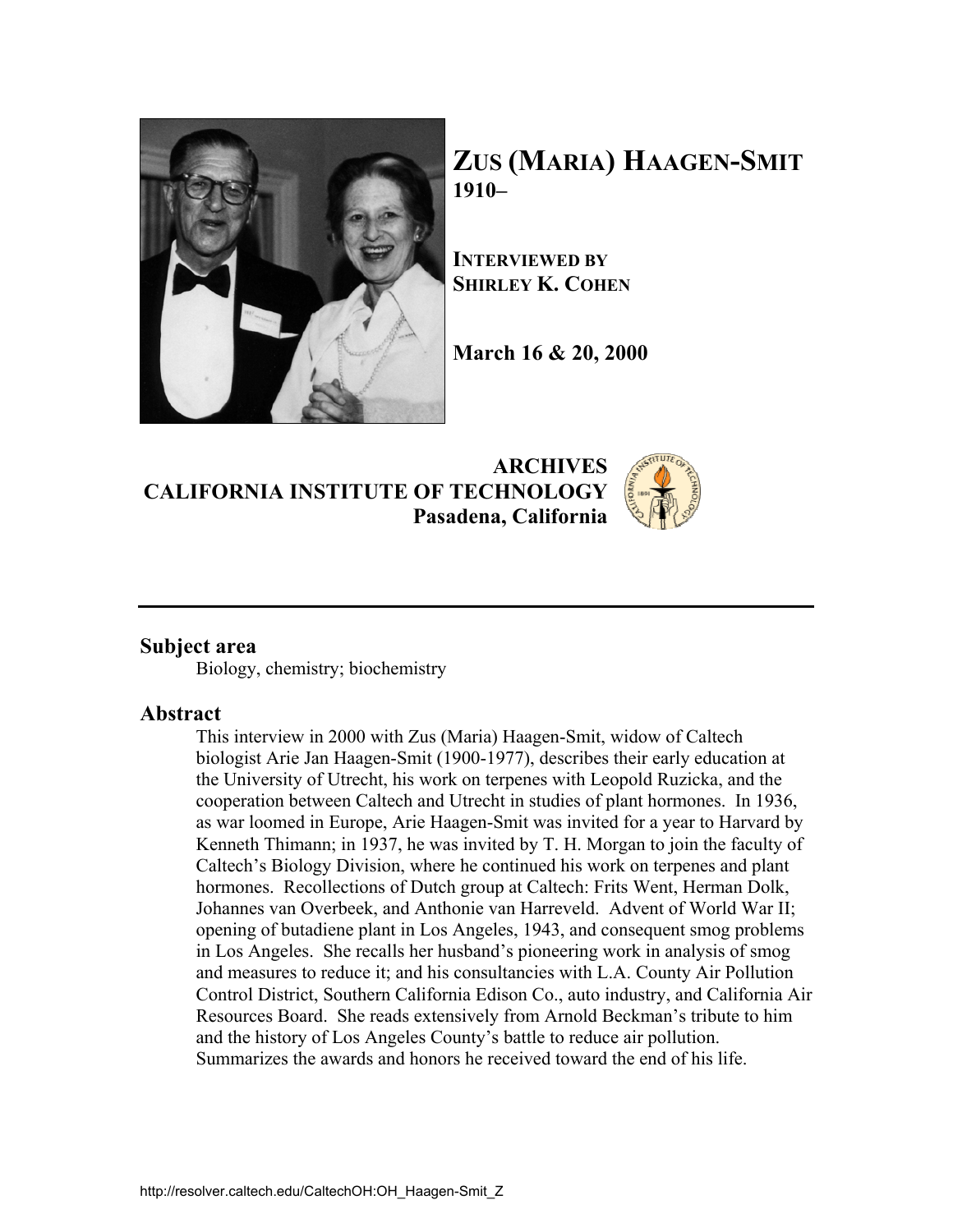## **Administrative information**

#### **Access**

The interview is unrestricted.

#### **Copyright**

 Copyright has been assigned to the California Institute of Technology © 2003. All requests for permission to publish or quote from the transcript must be submitted in writing to the University Archivist.

### **Preferred citation**

 Haagen-Smit, Zus. Interview by Shirley K. Cohen. Pasadena, California, March 16 and 20, 2000. Oral History Project, California Institute of Technology Archives. Retrieved [supply date of retrieval] from the World Wide Web: http://resolver.caltech.edu/CaltechOH:OH\_Haagen-Smit\_Z

#### **Contact information**

 Archives, California Institute of Technology Mail Code 015A-74 Pasadena, CA 91125 Phone: (626)395-2704 Fax: (626)793-8756 Email: archives@caltech.edu

Graphics and content © 2003 California Institute of Technology.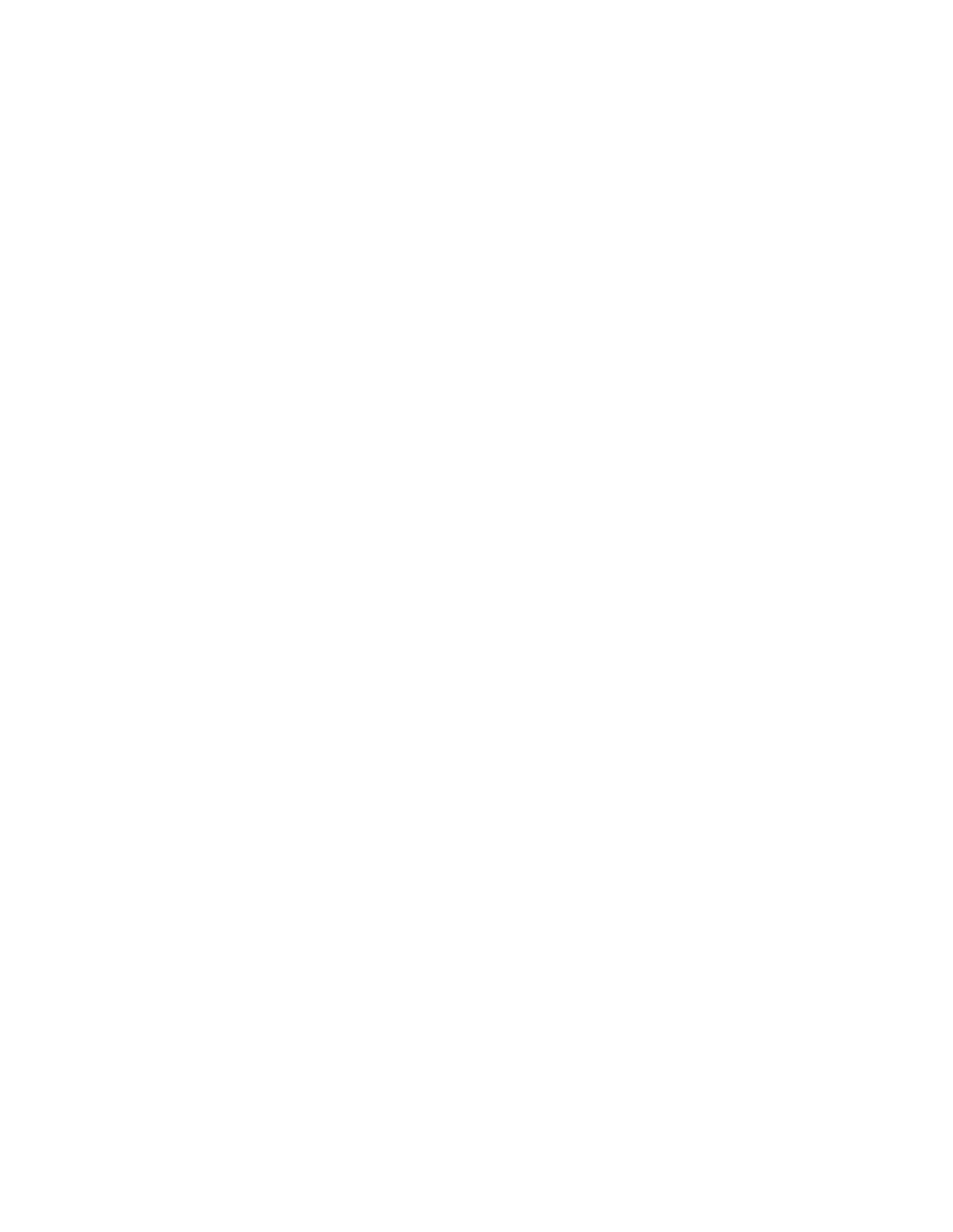**California Institute of Technology** 

 **Oral History Project** 

 **Interview with Zus Haagen-Smit** 

 **by Shirley K. Cohen** 

 **Pasadena, California** 

**Caltech Archives, 2003** 

 **Copyright © 2003 by the California Institute of Technology**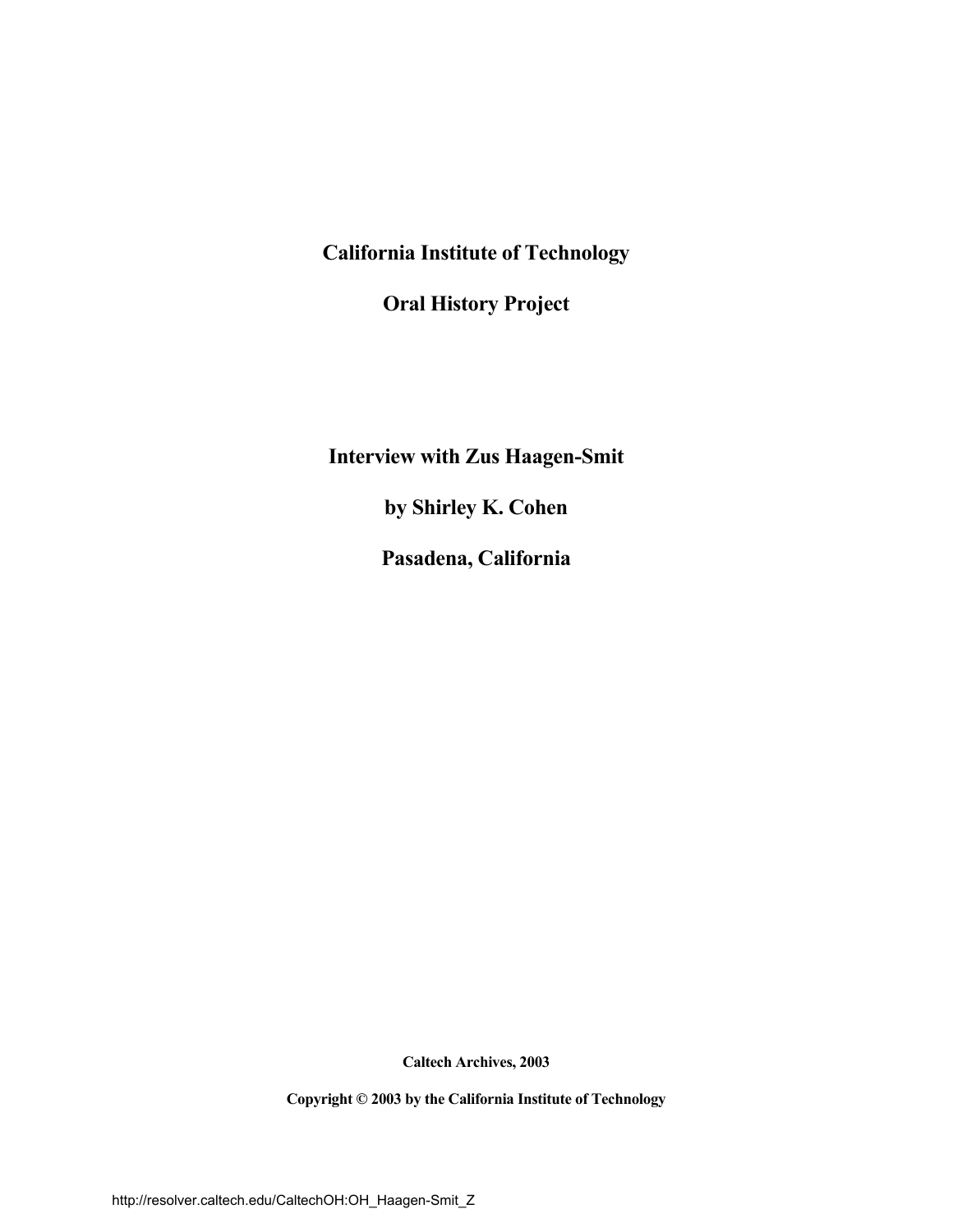### **ZUS HAAGEN-SMIT**

### **TABLE OF CONTENTS**

*Session 1:* 

pp. 1-9 Her upbringing in Holland and early education. Studies botany at University of Utrecht, where she meets her future husband, Arie Jan Haagen-Smit, already a PhD in organic chemistry. His background and education. F. Went and Dutch botanists in Indonesia. A. Haagen-Smit's interest in terpenes; his work on plant growth hormone with J. Bonner and K. Thimann. Their marriage June 1935. Hitler's invasion of Czechoslovakia and Austria.

pp. 10-14

Haagen-Smits invited to Harvard, 1936, by K. Thimann. 1937, invited to Caltech by T. H. Morgan. Cross country by car; met in Pasadena by Wents. Caltech's "Dutch mafia": F. Went, H. Dolk, C. Wiersma, J. van Overbeek, A. van Harreveld.

pp. 15-27

A. Haagen-Smit continues work on terpenes and plant growth hormone. Students P. Lowy, E. Roboz, L. Zechmeister. Advent of World War II and fate of Dutch in Holland and Indonesia. Need for synthetic rubber in wartime; butadiene plant in Los Angeles. Beginnings of bad smog in Los Angeles. Reads from Arnold Beckman's tribute to A. Haagen-Smit's pioneering work on smog and history of Los Angeles's battle with air pollution.

*Session 2:* 

pp. 28-35 A. Haagen-Smit's work with oil refineries. Consults for LA County Air Pollution District, Southern California Edison Company, and California Air Resources Board. His work with automobile industry; advent of catalytic converters. Opposition to his work.

pp. 36-40

To Germany for the Rheinland Prize. Cottrell Award and membership in National Academy of Sciences; trip to Washington. Second trip to Washington to receive National Medal of Science. Cresson Medal; Hodgkins Medal; Richard C. Tolman Award. His appreciation of Caltech. His interest in growing orchids.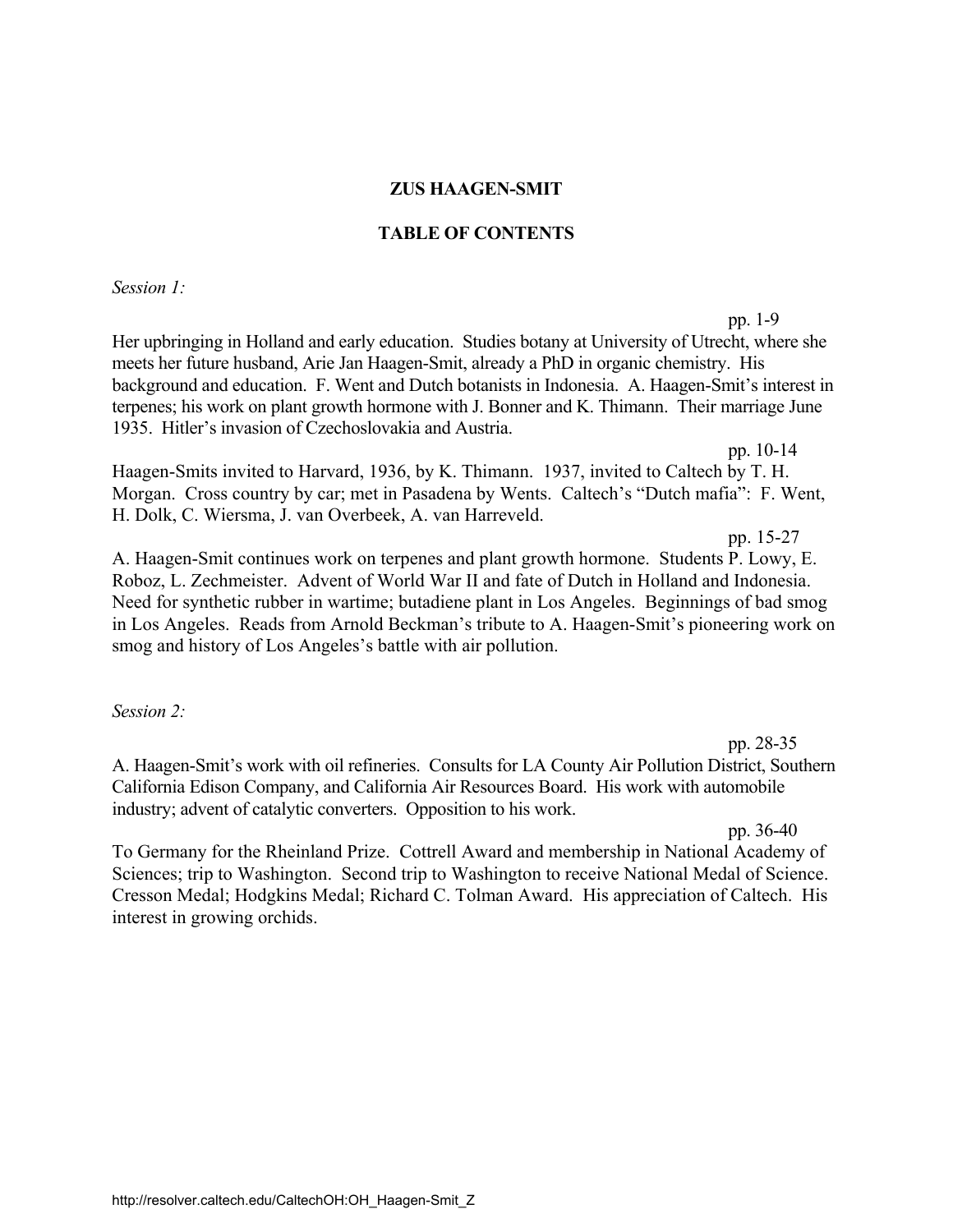# CALIFORNIA INSTITUTE OF TECHNOLOGY ORAL HISTORY PROJECT

Interview with Zus Haagen-Smit By Shirley K. Cohen Pasadena, California

Session 1 March 16, 2000 Session 2 March 20, 2000

Begin Tape 1, Side 1

Cohen: Perhaps you could start by telling us a little bit about your background, your family, and then about Arie's background also.

Haagen-Smit: OK, Shirley. I'd be delighted. I am Zus Haagen-Smit, and "Zus" is a nickname. My real name is Maria, which I don't like. "Zus" is the Dutch for "Sis," and I was always called that in the family. So when I had a choice, in the U.S., to say who I was, I chose "Zus" over "Maria"

If I start with myself, I almost have to start with a little historical background about Holland. Holland was and is still very much a class society. In my family, everybody was geared toward getting a university education, and every family tried to get their children through school to enter the university. My family was very much oriented that way. My father was in classics. He was the principal of our school, where Latin and Greek were major subjects, in addition to mathematics, chemistry, physics, French, English, German, Dutch, history. We had them all. And there was another kind of high school that did not have Latin and Greek, where the final exam excluded you from certain academic pursuits.

Cohen: You mean, you were excluded if you didn't have Latin and Greek?

Haagen-Smit: Yes. But of course, my father being the rector, or principal, of the school, we all went to what was called *Gymnasium*.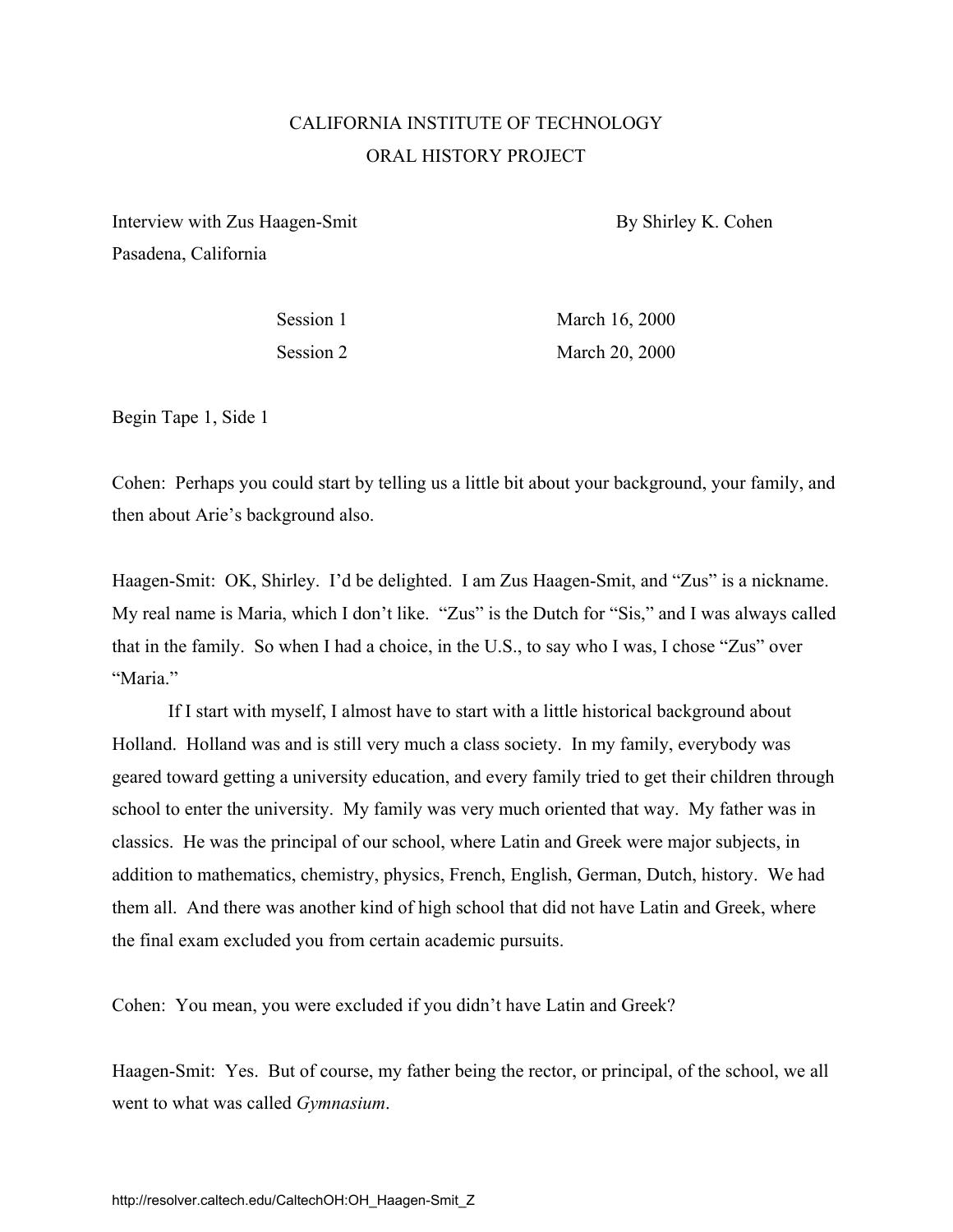Haagen-Smit-2

Cohen: How big was your family, Zus? How many brothers and sisters?

Haagen-Smit: We were five children; I had two brothers and two sisters. I was the oldest of the girls. There was one brother older than I and one younger. My older brother studied law and became a lawyer. My younger brother, who is still living, is a retired obstetrician/gynecologist. And of the girls, I was the only one who went to the university. Everything to do with nature had always been my hobby, and I became a biologist. Universities in Holland at that time were organized so that there was only one full professor in each subject. So there was one physiology professor in botany and one in zoology. There was one full professor each in comparative anatomy, zoology, embryology, analytical chemistry, inorganic chemistry, and physical chemistry. Now, Arie [Arie Jan Haagen-Smit] was a lot older than I—ten years older. So he already had his doctorate in organic chemistry when I met him.

Cohen: How did you meet him?

Haagen-Smit: At that time, I was working on what you would call a master's degree in physiological botany. We called the botany professor "the old Went." He was the father of Frits Went, who later became a professor of physiology and botany here at Caltech.

Cohen: Ah! So that started your connection.

Haagen-Smit: At that time, botanists had started working on plant growth hormones. Then they found out that they needed help from chemists. That is how Arie got involved with the Botany Department—as a chemist helping to find out what the chemical formulas were of the substances that caused growth in plants.

Cohen: Tell us a little bit about Arie's parents and his growing up.

Haagen-Smit: Arie grew up in Utrecht. His father was the chief chemist of the Netherlands Mint. When Arie and his two sisters were small children, they would go to the mint with their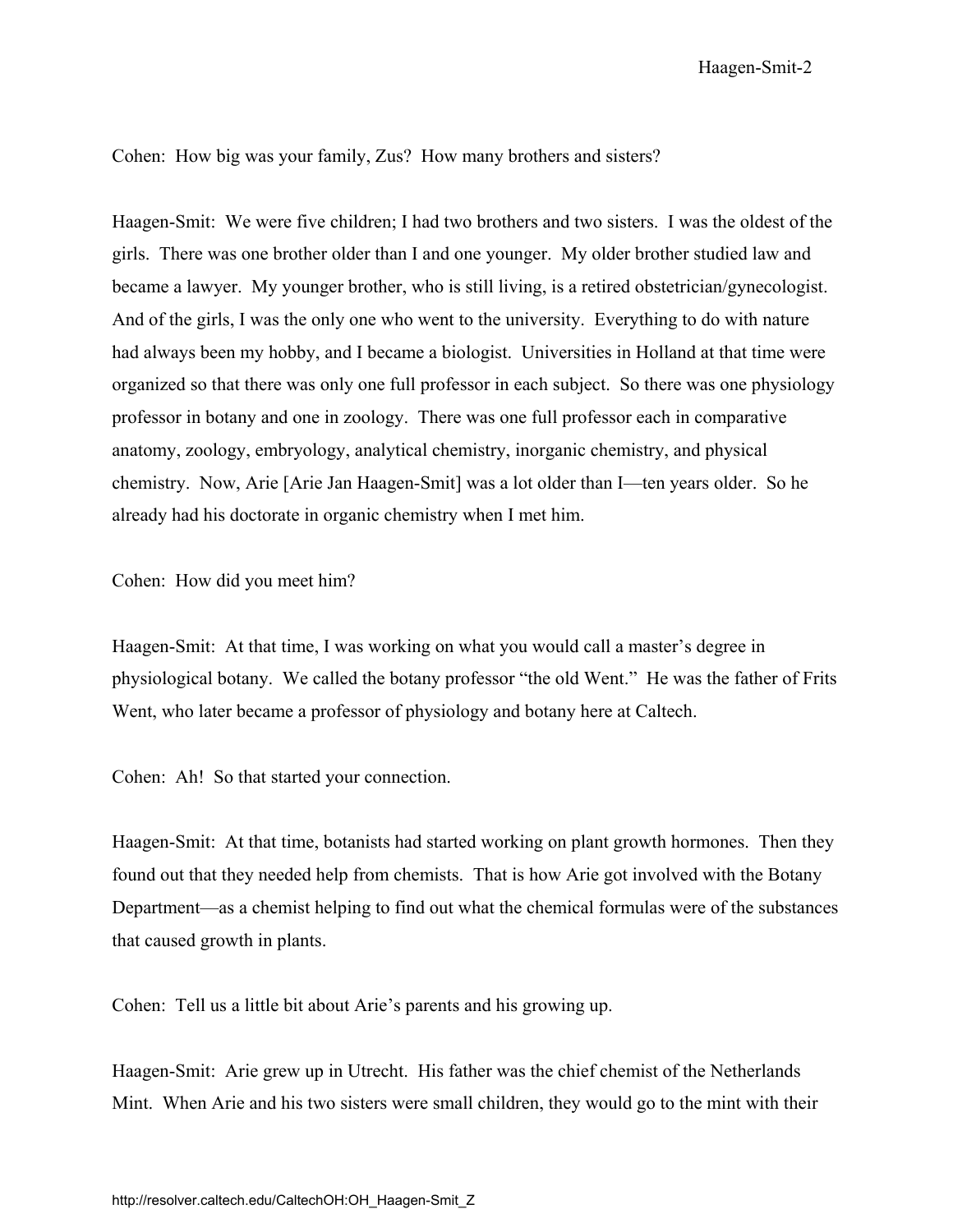father, and the mint was stacked with blocks of gold and silver, of which the Dutch coins were made. Arie and his sisters played around those gold and silver blocks—not knowing, of course, about safety, which wasn't much of a concern at that time in Europe. They just played there. So he grew up with chemistry. Then he went to a high school that didn't have Latin and Greek, and when it came time to choose which way he would go in the university, he wanted to go into mathematics. That was his favorite subject. But he was discouraged by everybody he talked to, because there was no work for mathematicians except the one professorship in the university. So he switched to chemistry, because chemists were needed in more places than just the university.

Cohen: Now, if he didn't take Latin and Greek, how did he get into the university?

Haagen-Smit: He didn't need it for chemistry. At that time you needed it only for language and for law, but that has changed now. So he chose physics and he became an organic chemist, because he was not very impressed with inorganic chemistry.

Cohen: Did he do all his university work at Utrecht? Undergraduate and graduate?

Haagen-Smit: Yes. At the time when Arie was working on his doctor's degree, there was still a Dutch professor [P. Van Romburgh], who retired [in 1928] and died soon after that. At that time, Germany and the German-language countries were the domineering countries in physics, chemistry, and mathematics, so the next professor in organic chemistry was Professor [Leopold] Ruzicka, from Zurich. His specialty was terpenes, and he brought with him a whole crew of people who worked on the same subject. So when he became the organic chemistry professor, all the doctoral students went into that same field. So Arie's dissertation is on sesquiterpenes ["Investigations in the Field of Sesquiterpenes," 1929].

Cohen: I see. So there was no choice—you had to work on what that professor was interested in.

Haagen-Smit: Yes. That's what he lectured on and that's what all his students worked on. Well, Ruzicka lasted only two years, and then he went back to Zurich. He was followed by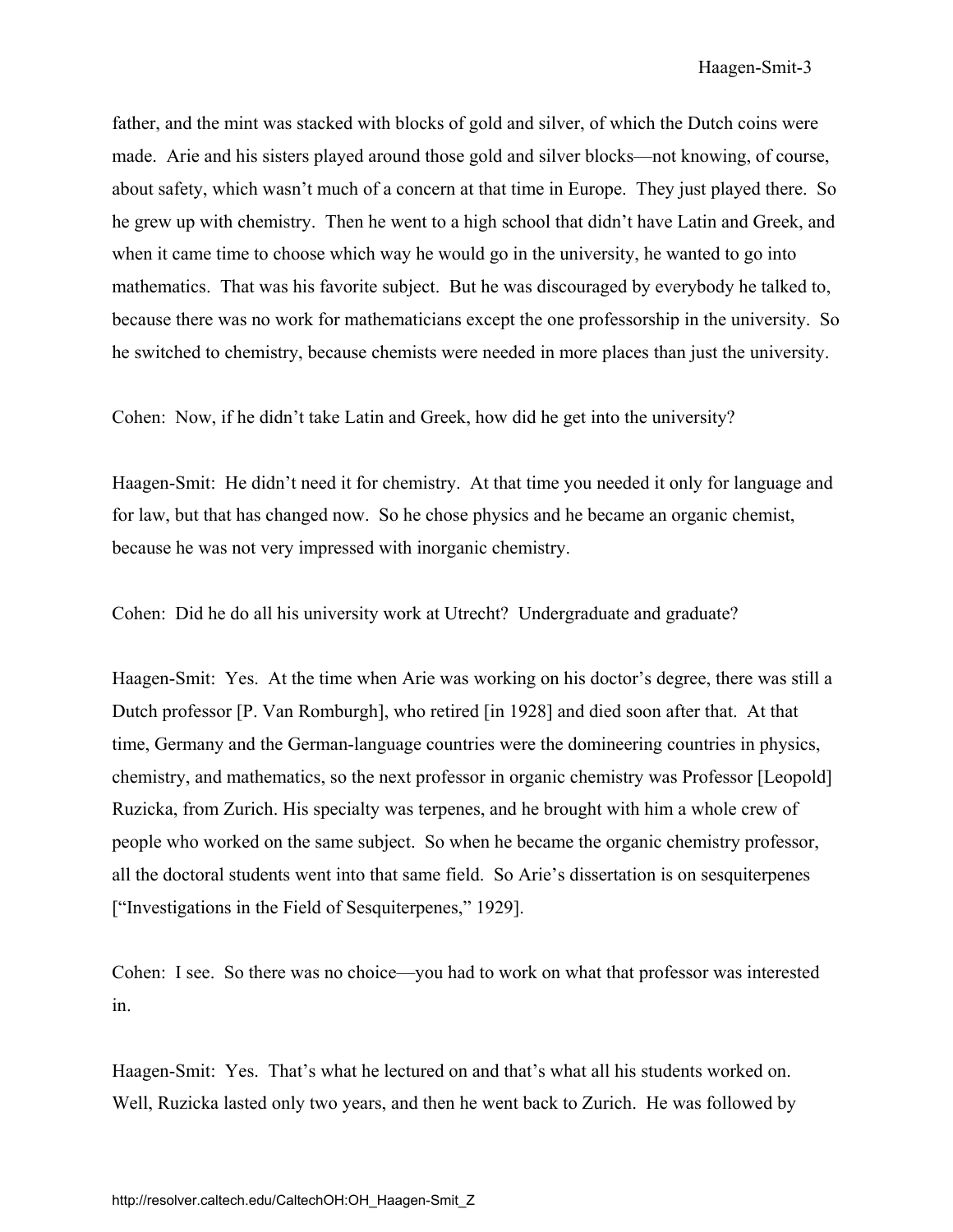[Fritz] Kögl, the German. And Kögl came at the time when in botany they had started work on growth hormones. So the Botany Department asked for help from Kögl's organic chemistry [group].

Cohen: Now, Zus, this would have been in the early thirties?

Haagen-Smit: Yes.

Cohen: Can you give a little more background, Zus, about all the people who went away while you were there?

Haagen-Smit: Well, when I became a student in botany in Utrecht, there already was a whole school of students who were following the interests of their major professor in physiology and botany, which was Professor Went. We called him "the old Went," because his oldest son, Frits Went, got his doctorate in biology under him. Frits then went to Indonesia, which was at the time a Dutch colony. And most of the biologists who graduated from Utrecht and got their doctor's degrees in biology—especially in botany—almost all of them went to agricultural research stations in Indonesia. At that time, there was a research station there in what was then called Buitenzorg but now is called Bogor. That whole research station was manned by Dutch botanists. When I started out as a student in Utrecht, Frits Went had already gone to Indonesia. But he had started work, under his father's tutelage, on the hormones that were involved with plant growth, and he continued that work. And the work also continued in Utrecht, with different people. And then at a certain point, they felt a need for organic chemistry help, because they wanted to try to find out what components caused plants to grow and to bend toward the light. So they approached Professor Kögl and asked him for assistance. And that is how I met Arie, who was not a botanist but an organic chemist. He got involved with the program in the Botany Department in Utrecht to try to find out what the chemical components were that make plants do what they are doing. He was working with a group of organic chemists in organic chemistry, but the testing of those chemicals was done on plants in the Botany Department.

Cohen: Arie already had his PhD at this point?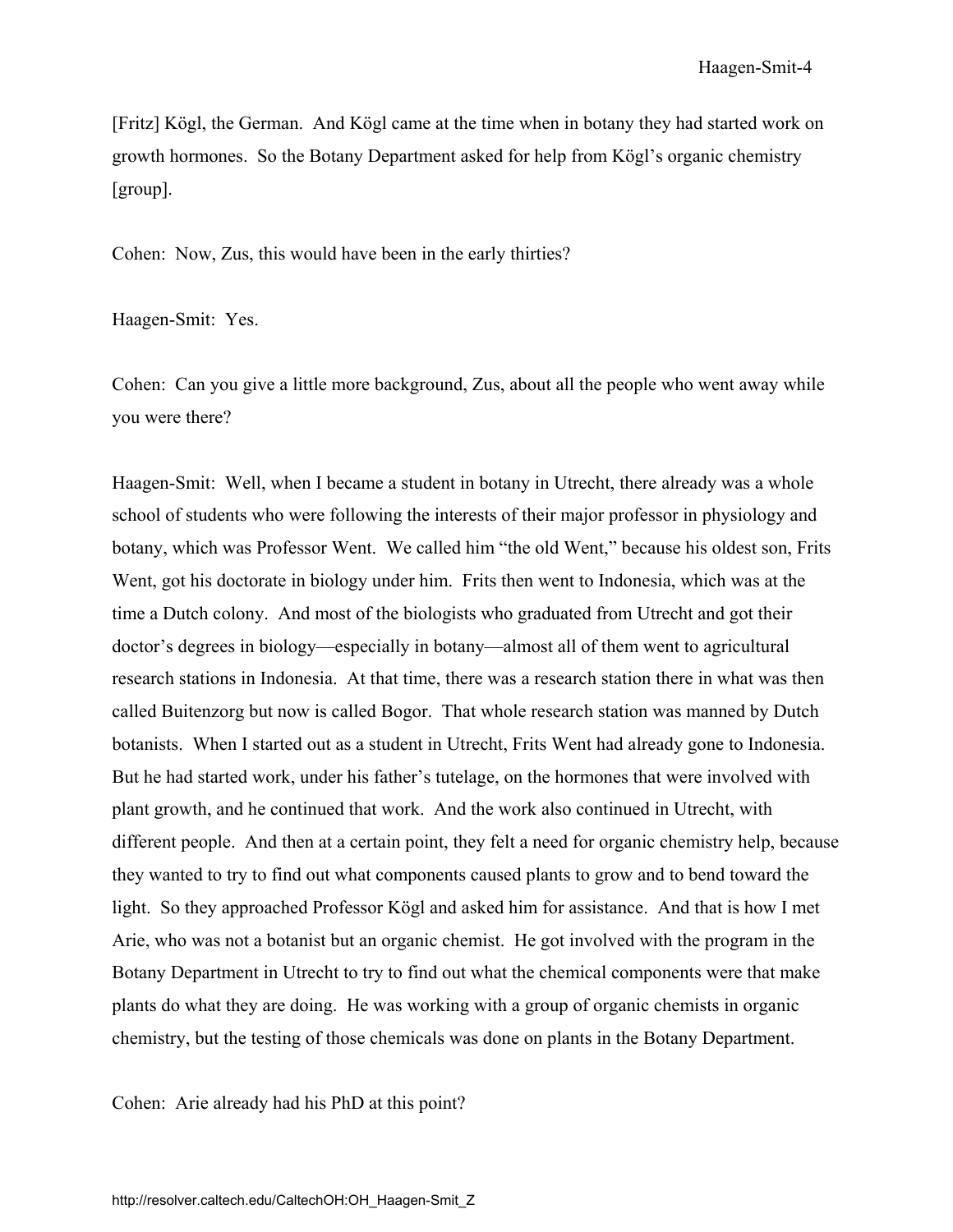Haagen-Smit: Oh, yes. He was the chief assistant to the professor. That was as high as you could get. Professor Kögl was only, I think, four or five years older than Arie, so Arie had to wait until Professor Kögl died or left for somewhere else, or he would have no opportunity in Holland to progress.

So he worked on the chemicals with the group. Most of them were Germans who came with the professor.

Cohen: And that was customary?

Haagen-Smit: Yes. He brought his own group along, and the whole group worked together on what he wanted them to work on. They worked night and day and came up with chemical formulas and tested them. The way of testing, at the time when I got involved, was that we worked in a dark room with a minimum of light. And we had little seedlings of *Avena*, which is oats, maybe an inch tall. We would cut off half of the top and put that chemical on the cut-off half. And if you had the growth hormone, the other half would bend in that direction trying to get some of that growth hormone. So that was the test. We worked with about a dozen people sitting around a table—

Cohen: Now, Zus, was this a job for you?

Haagen-Smit: No. That was just volunteer work. I was glad to be in on it. The professor's wife worked among us. I have photographs of it. We tested those things. Nowadays they would have Beckman Instruments and spectrographs to do these things, but at that time it had to be done with chemical workups, trying to get closer to a correct formula of the substance that would cause that. So it was of major importance. Years and years of work went into it.

How Dr. Thomas Hunt Morgan, as a geneticist, got into that subject, I don't know. But after he came to Caltech in 1928 one of his first Dutch connections was Herman Dolk, who perished after a few years. He died during one of their camping trips in the desert, when he hit the soft shoulder of the road and the car overturned. He was one of the first Dutch people here. Then Frits Went, who was in Indonesia and already had been working on that subject, was asked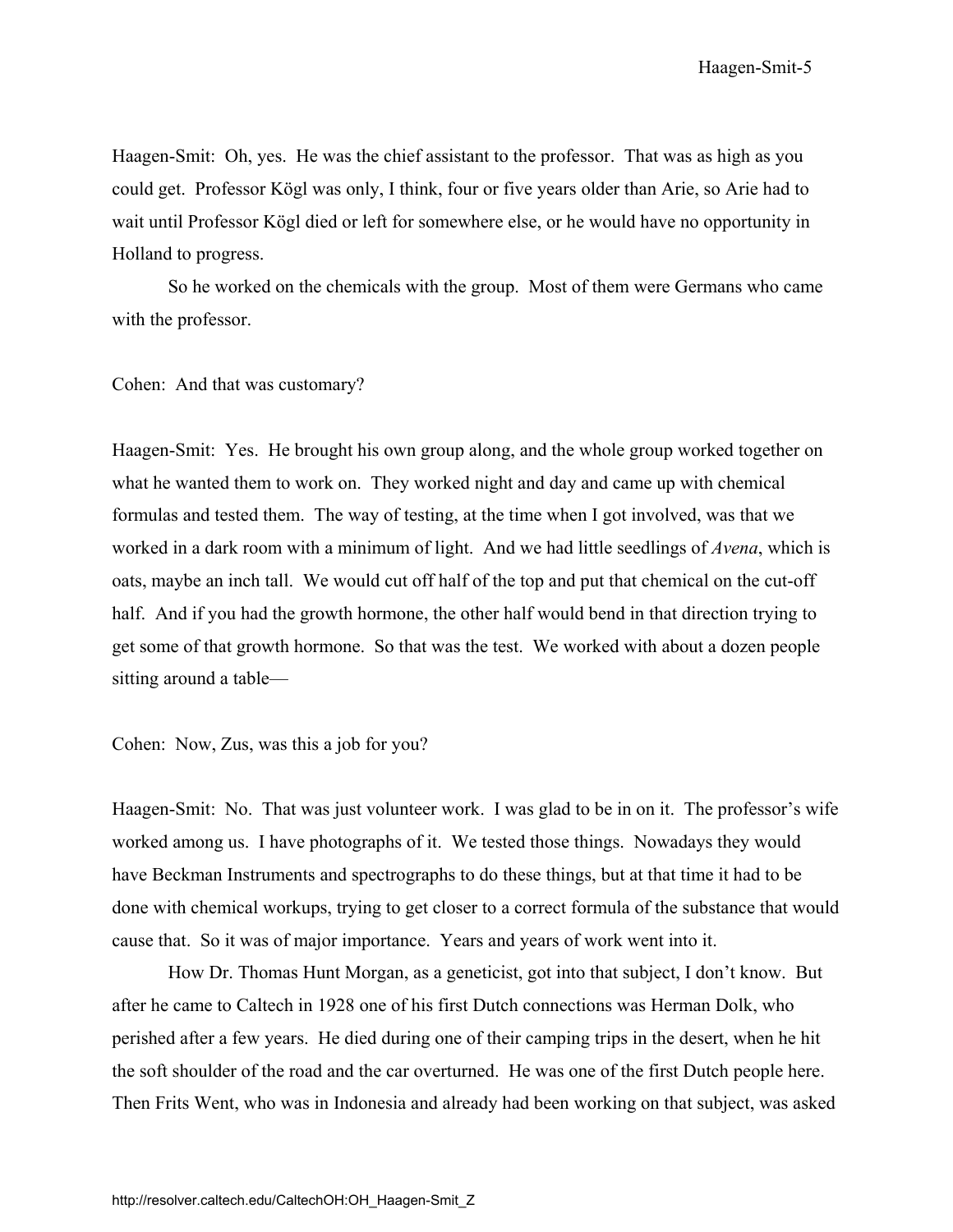to come to Caltech, because Dr. Morgan was trying to work up a group of biologists of reputation in that field. Dolk was still alive when Frits came.

Cohen: Dolk was also from Holland?

Haagen-Smit: Yes. Herman Dolk was from Holland.

Cohen: Did you know him there?

Haagen-Smit: No, I didn't.

Cohen: Did Arie know him?

Haagen-Smit: I think he probably did, but I don't know. And then some people from the Biology Division here at Caltech who were working under Dr. Morgan came to Holland—to Utrecht—to join in this effort. And one of them was Kenneth Thimann. [That was] very important, because he was the one Arie worked with when we came over to Harvard that first year.

Cohen: So Arie had met him when Thimann came to Utrecht?

Haagen-Smit: Yes. Another one who came was James Bonner. Arie and James were rather critical of each other. I remember once giving a seminar where Arie had kind of coached me what to say. James didn't like it very much, and there was rather some friction between the two of them about it. But anyway, after Kenneth Thimann and James Bonner had been in Utrecht for some time and gotten involved in this work on the growth hormones, Arie was asked by Harvard to come. So I got involved with that project.

Cohen: Now, you already had your master's degree?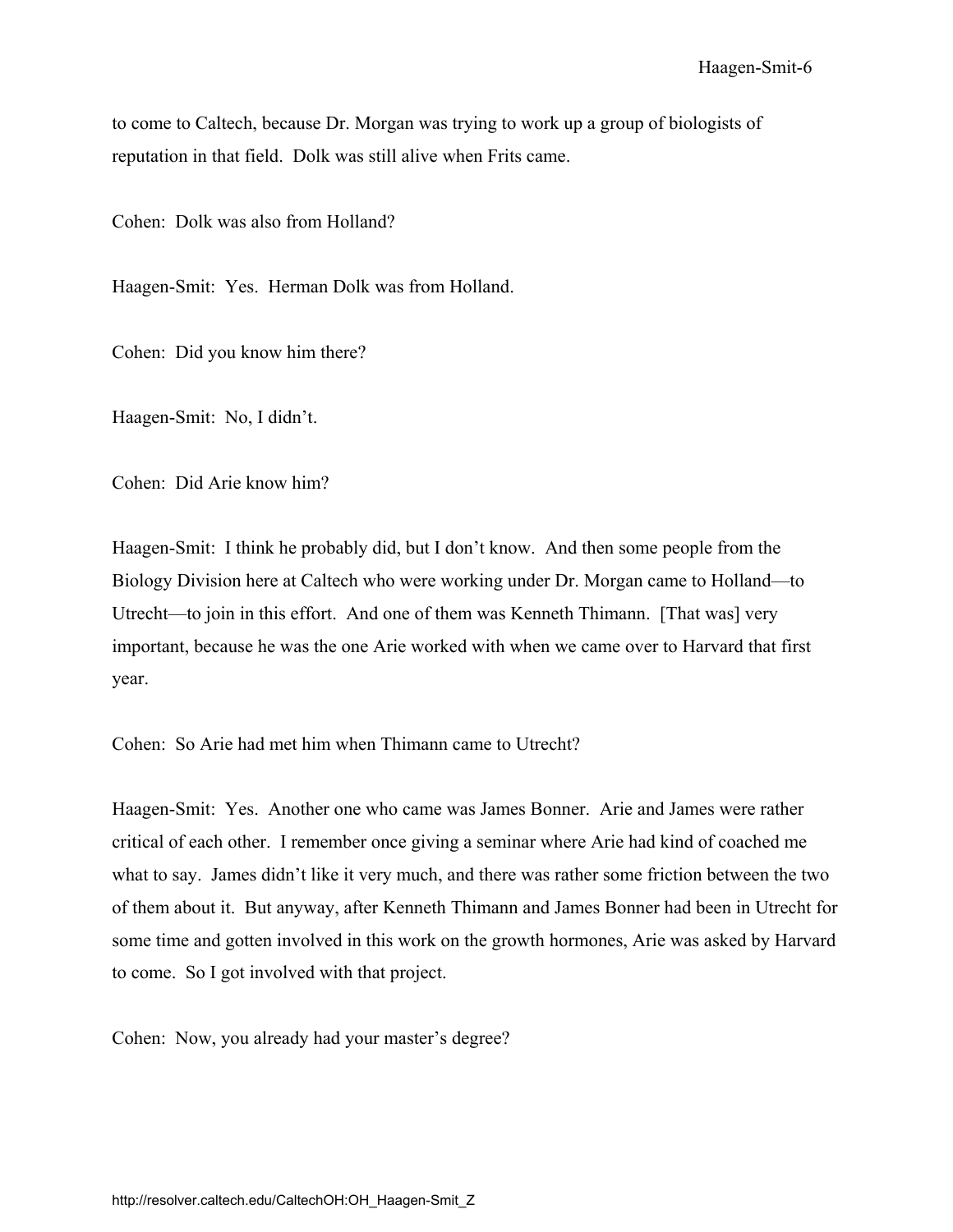Haagen-Smit: Well, let's call it a master's degree. The whole arrangement of the educational system was different. I was working on that. There was another connection [between myself and Arie]. Arie was very much of an athlete. Again, Holland—and Europe generally—was very much a class society. The students were divided according to whether they belonged to a certain group—students who could afford to belong to it, and students who could not afford to be in it. The students who were in the upper group had gay festivities and were very important in sports. They had a rowing competition. The upper group had competitions in all kinds of sports that the other group just didn't participate in. Arie belonged to the student corps and they were competing, for example, in rowing.

Cohen: Arie belonged to this upper group?

Haagen-Smit: Yes.

Cohen: And you did, too?

Haagen-Smit: No, the girls were not involved in that student group at all. We had our separate women's student group. But Arie's group had competitions with the other universities in Holland, of which there were only five then. There was Groningen, Utrecht, Amsterdam, Delft—that was the only technical one; now there are three or four or five—and Leiden, and they competed in those sports. Those were the big events. Now, sometimes you see pictures of the Harvard crews—the eights, the fours, the single ones, the skiffs. Well, at Utrecht these crews would use the canal that connected the Rhine River with Amsterdam—a huge canal. We rowed there, with the freight ships—we had to be careful of them. There was a civilian rowing club that was mixed, women and men, and I belonged to that. After Arie was through with his doctorate, he wasn't eligible anymore to be in the student rowing group, so he switched over to the civilian rowing group.

Cohen: And that's where you met him.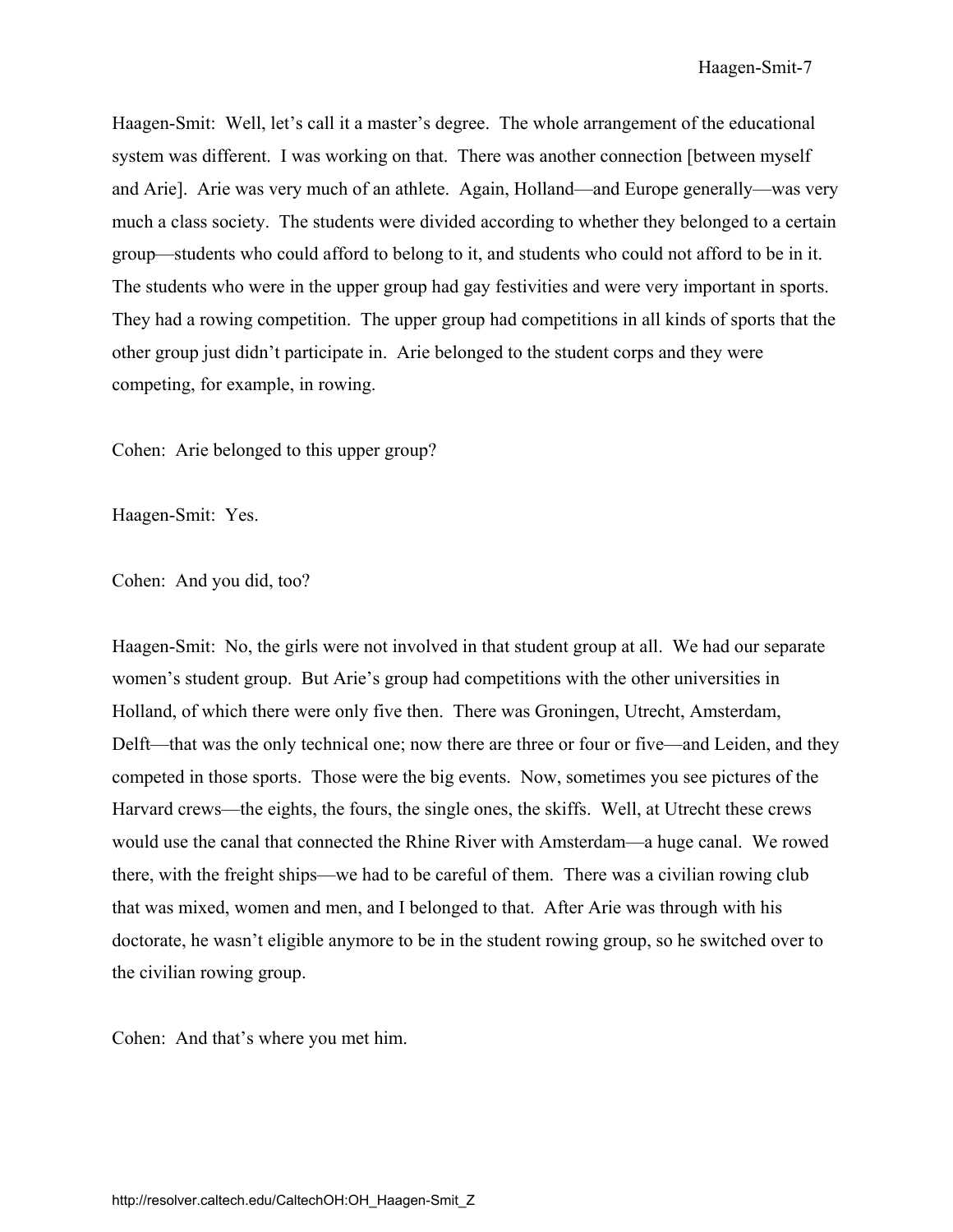Haagen-Smit: That's where we became acquainted. At that time, I had a cousin who was a medical student in Utrecht who did not belong to that exclusive student corps, but he also rowed in the civilian rowing club. Arie coached my cousin and his partner in that very narrow boat, and I was the person who steered the boat. Arie was riding his bicycle on the road alongside the canal, coaching this rowing group. They also had competitions—but not in the student group that had the big competitions. So that was another connection between us; it wasn't just in the laboratory, it was also the rowing. We did a lot of that.

Arie was married at the time. I didn't know his wife. She was a pharmacist, so when he was a chemistry student, she was in the same classes as he. The chemists and the pharmacists did the same course work. They had a son, who is now my stepson. His wife had lung cancer and died when her little boy was three months old.

Cohen: Sad.

Haagen-Smit: Sad. At that time, he was already coaching my cousin and his partner. So after his wife's death, he had to find a way for his little son—his little baby—to be taken care of. There was a woman biologist of his age who was divorced and had a daughter. She had quit her biology education because she divorced, so she was just a mother of her own little girl, and she took Arie and his little three- or four-month-old boy into her house, where they lived as boarders. I was living in a house nearby. See, lots of people in Utrecht made an extra living by renting rooms to students, so I had a room in a house where several other students lived. After a while, Arie and I got engaged. And since he, of course, had a little boy—whom I also knew; I was over there all the time visiting—fairly soon after that, we got married. That was in 1935. When we got married, Jan Willem was just short of two years old, and I took over as his mother. The little boy had two names—Jan Willem, we always called him that. Most people call him Jan now, but I still call him Jan Willem. We lived in a small house on the outskirts that we rented. In Holland very few people owned their houses; everybody rented. So we established a home there. Jan Willem never knew his own mother, of course. He was too little when she died.

We married in June 1935, and of course Hitler had started the upheavals in Germany in 1933. This was not taken at all seriously by my family. They said, "Oh, the Germans will never go for that crazy idiot." My father was absolutely convinced that Hitler would be thrown out in

http://resolver.caltech.edu/CaltechOH:OH\_Haagen-Smit\_Z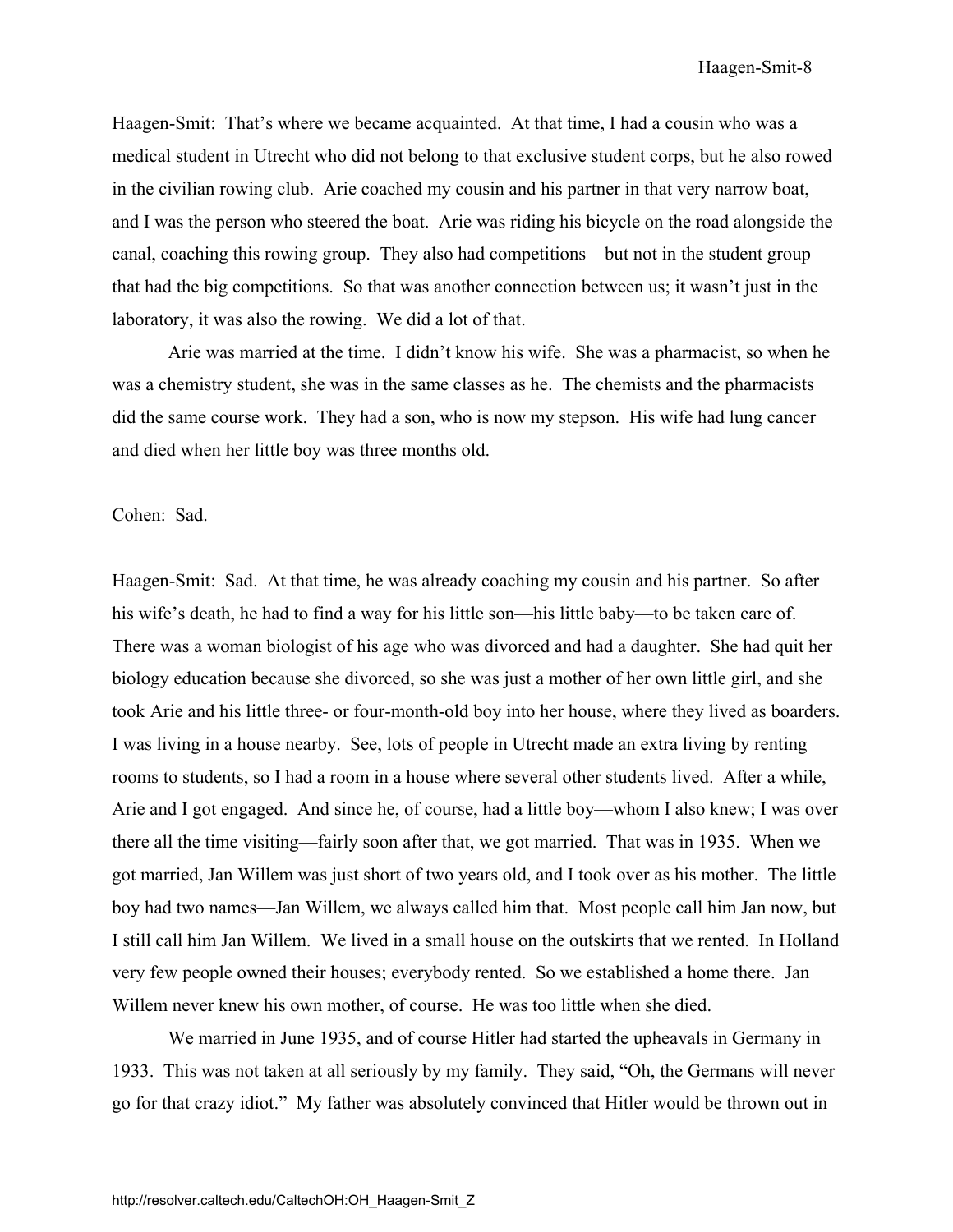no time at all. But he wasn't, of course. We very much blamed France and England—that they allowed Hitler to make his first move, which was crossing the Rhine. Hitler had nothing. His troops had one shot available to them. And if they met any resistance, the order was to turn back. But the French and English didn't want to lift even that one finger. They let him go ahead, so he crossed the Rhine and took over on the west side. That was his first success, and that emboldened the Nazis, of course. Next they went into the German part of Czechoslovakia. They took over there, without anybody lifting a finger to stop them. Then they went into Austria, which was very German anyway. They were heroes in Austria. We saw at least the beginnings of the serious threat in Europe. And then came the offer from Harvard for Arie to go for a year as a visiting lecturer. Of course, we saw Europe going the wrong way, and it also was an opportunity for Arie. He was chief assistant at Utrecht, and that was as far as he could go in the university.

Cohen: Now, were you still working, or were you just taking care of the child?

Haagen-Smit: I was only a housewife and mother for Jan Willem. I had quit totally.

Cohen: OK. But that would have been the custom?

Haagen-Smit: Yes. And it wasn't easy to get a visa. We had to fight our way through a lot of paperwork and recommendations to even be allowed to come to America for a year.

Cohen: But this was the chairman? This was Kenneth Thimann who invited you?

Haagen-Smit: Well, he was the main force who brought Arie over to Harvard. He was working on these plant hormones, and he was closely connected with Utrecht on that. So we came. We were paid—both in Holland and at Harvard—very little money, so we were extremely frugal. It is hard to describe without going into the history of how things were at that time.

Cohen: So you just took a leave from Holland?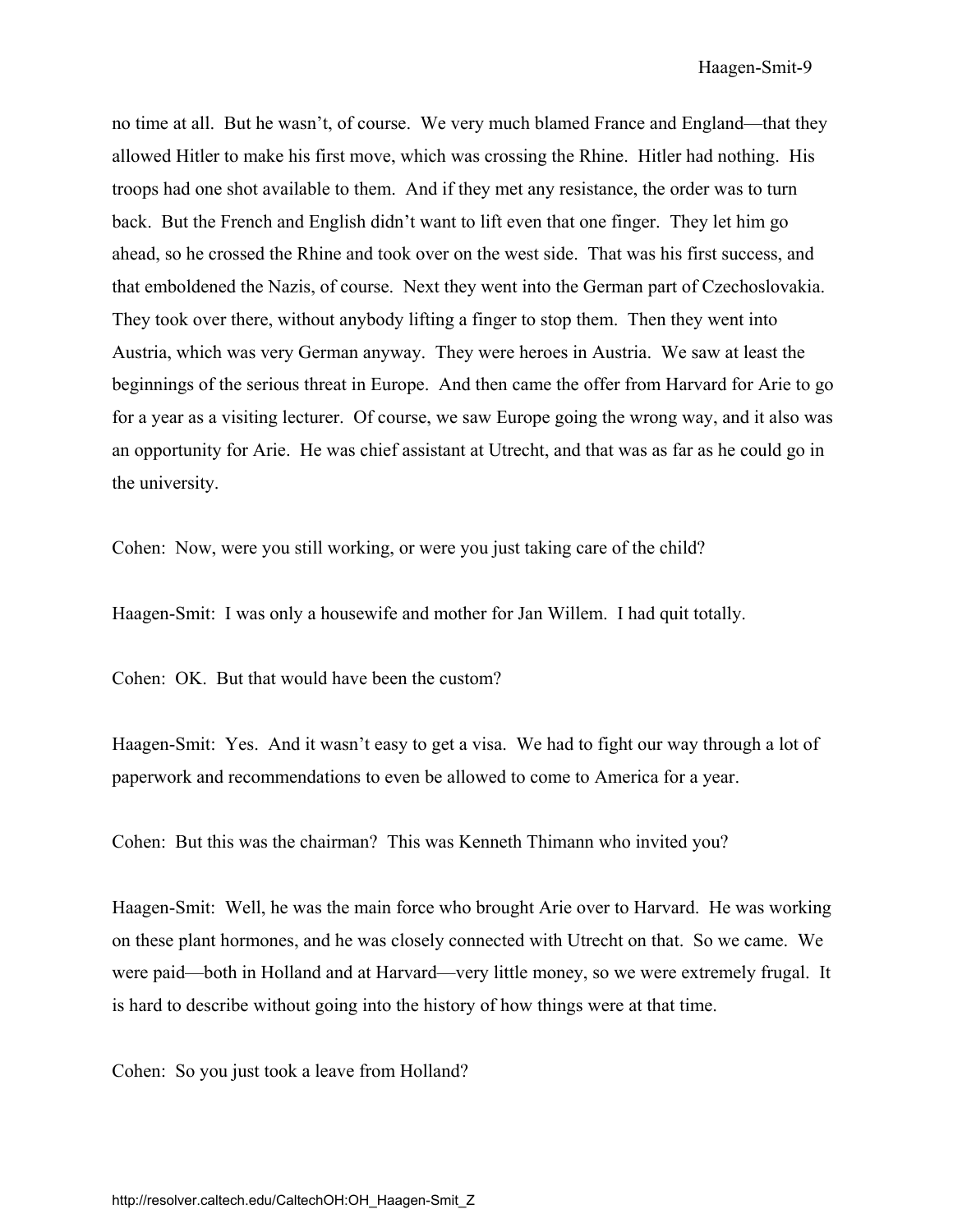Haagen-Smit: Yes. Arie took a leave for a year, and we lived at Harvard. Arie was working on another biology-connected subject, not so much on the growth hormones. There was a bacterium that was in a cyst, and at a certain point a chemical was involved to make it come out of its cyst, and that's what he was working on. The bacterium grew in hay, so he had enormous quantities of hay in the basement of one of the botany buildings where he worked at Harvard. We had come over in the fall of '36, more or less only knowing the Thimanns, and they had rented an apartment for us.

#### Cohen: Without sunshine? [Laughter]

Haagen-Smit: Without any sunshine, because I didn't know of the existence of elevators in buildings. Where I grew up, there were no elevators, because there were no tall buildings. Even in Amsterdam, in the old houses that were high enough—three or four stories high—you walked up the stairs. So, since I was expecting a baby, I had asked for an apartment on the first floor, so that I could go out with the baby in a baby carriage. And that meant that I was in a tall building on the first floor, where the sun never came in. I was pretty miserable there. It was close to Harvard, because Arie had to go to work. Of course, no cars, no bicycle—he had to walk. So that is where we spent that first year. Then, before that year was up, Morgan had started the group that studied the plant hormones here at Caltech. And before that first year was over, Arie got an offer from Dr. Morgan to come and join the group—among them Frits Went and James Bonner, the group working on the plant hormones that Arie had been working on with, among others, Bonner in Holland. And by that time things in Europe had of course gotten worse and worse, so we were only too glad to accept the offer to come to California. And we did, with Jan Willem, who was just three years old, and a baby, who was ten months old.

Cohen: What position did he come for?

Haagen-Smit: Visiting lecturer was the position at Harvard. I imagine he was offered an assistant professorship here at Caltech. That would be the normal expectation.

Cohen: Had he visited Caltech?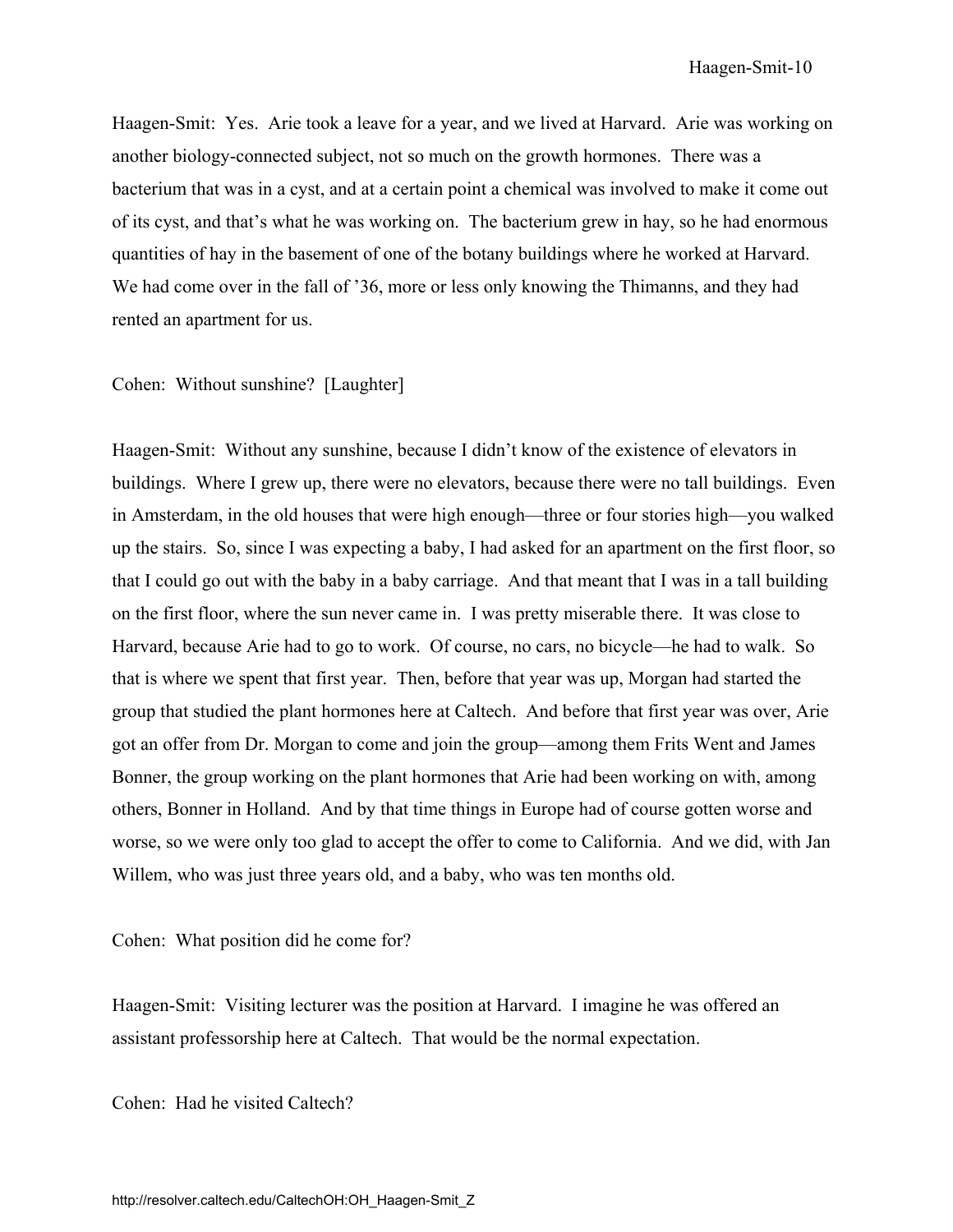Haagen-Smit-11

Haagen-Smit: No, no. He knew nothing but Harvard. Cambridge and the little, narrow surroundings of Cambridge were all we knew. Finally, in the spring, we had saved enough money to buy ourselves a car. It was a new convertible Ford—bright red. I remember it as costing \$700 or \$750. And since Arie was occupied all day, I was going to be the first one to learn to drive, and I did. But by the time summer came, Arie also knew how to drive. We had accepted the position at Caltech, so we were going to drive across America, from Cambridge to Pasadena, and we did. But being total novices at driving, it took us exactly three weeks.

Cohen: Because you wanted to see something on the way?

Haagen-Smit: Yes. And there were very few hotels, and even fewer motels that we could afford. There were no disposable diapers, so we tried to stop in a motel no later than four o'clock so that I had time to wash diapers for the next day. And we tried to see some of the country. I had a whole stack of postcards, because we had no camera. So when we came into beautiful country, I bought postcards. I just recently found them, trying to move things out of this house. And there was one postcard that I had written to my parents and apparently, for some reason, did not mail. There I wrote that we were in the Black Hills, that it was my birthday, that we had taken a nice motel for once to celebrate, and that we were going to Yellowstone the next day. I had lots of postcards from Yellowstone. Of course, we were in beautiful country. We went to Bryce—it's the only time I have been there in my life—and to Zion. I think that was all. Of course we came through an awful lot of deserted country. I remember a postcard that I wrote when we were in the Dakotas. In September, of course, it was a desert of nothing but dried-up vegetation and locusts. Our radiator would be covered with locusts. As far as you could see, there was no tree in sight. I said that I had never seen anything as terrible-looking as that kind of country. And then, of course, before we crossed the mountains into California, we went through the desert again. But when we came through the Cajon Pass, we had California in front of us, all orange groves and green and lush.

Cohen: Did you think you were in heaven?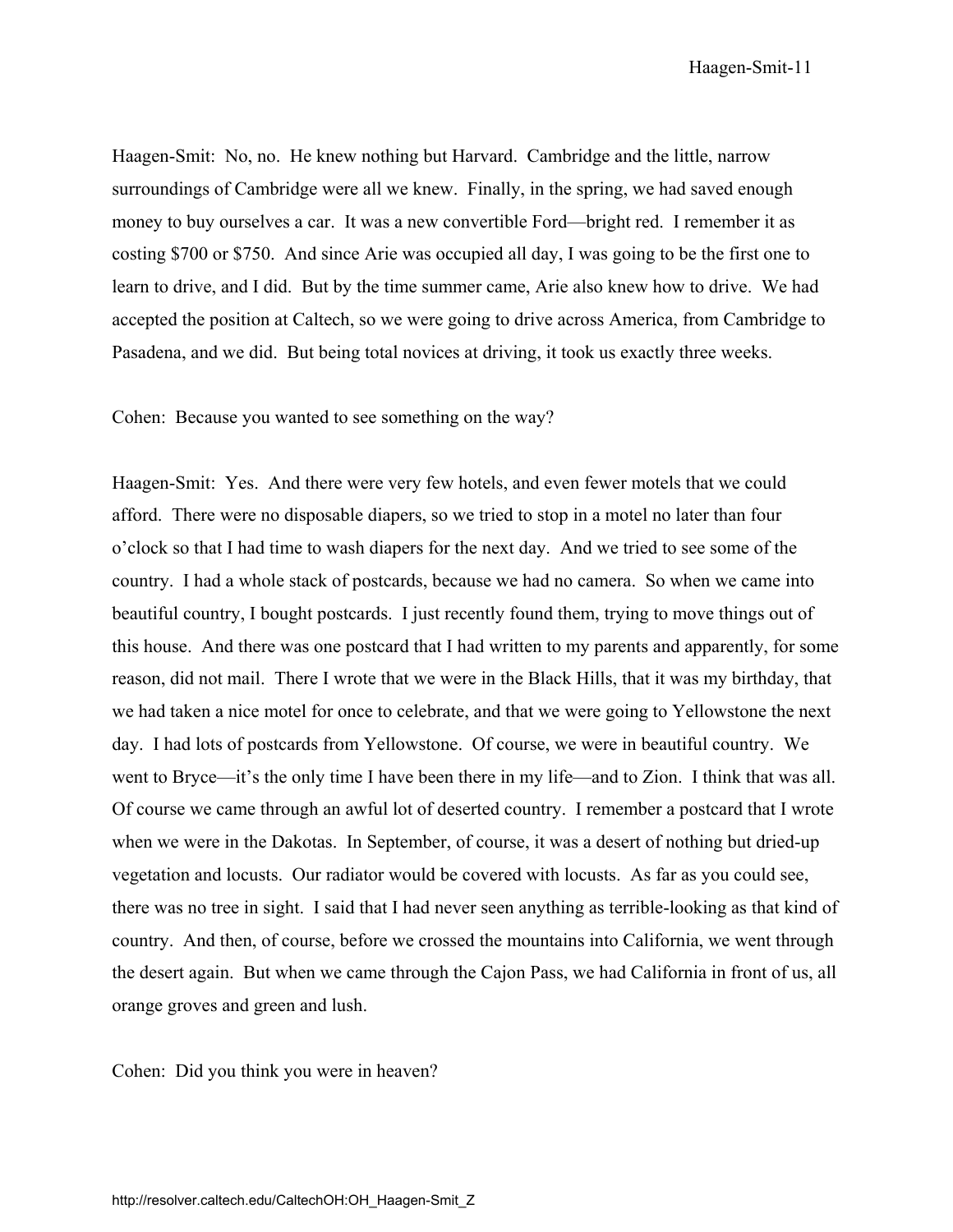Haagen-Smit-12

Haagen-Smit: Yes.

Cohen: You were lucky you had no car trouble. The roads were not so good then.

Haagen-Smit: No, they were not so good, but we managed one way or another. I remember that one of our last stops—I'm pretty sure I'm correct—was in Beaver, Utah, which is close to the Nevada-Utah border. By that time we felt we could splurge a little. We had a motel with a swimming pool; that was really splurging for us.

Then we came to California and were met by the Wents. They had found an apartment for us close by Caltech and near where they were living. There were at that time other Dutch people already in Went's group. Now, I don't know exactly who followed when, but there was Johannes van Overbeek—Hans, we called him. He was here for years. And then they branched out to zoology. There was Cornelis Wiersma, who came with his assistant, Anthonie van Harreveld. You might still remember their names.

Cohen: So it was really a Dutch Mafia, as we would say.

Haagen-Smit: Near the end there were five Dutch professors.

Cohen: Went and Arie and Overbeek and Wiersma and Harreveld.

Haagen-Smit: Yes. We were quite a big Dutch group here at that time. And we all came from Utrecht. Arie did. Van Overbeek came from Went's group, from Utrecht. [Tape ends]

Begin Tape 1, Side 2

Haagen-Smit: In Holland we had lived a kind of life [in which] I didn't even know there was a Depression. My parents didn't talk about these kinds of things. But at that time, either voluntarily or involuntarily, Caltech had lowered salaries in order to be able to survive. We were here on a very low salary and had two children. Have you ever heard the name [Theodosius]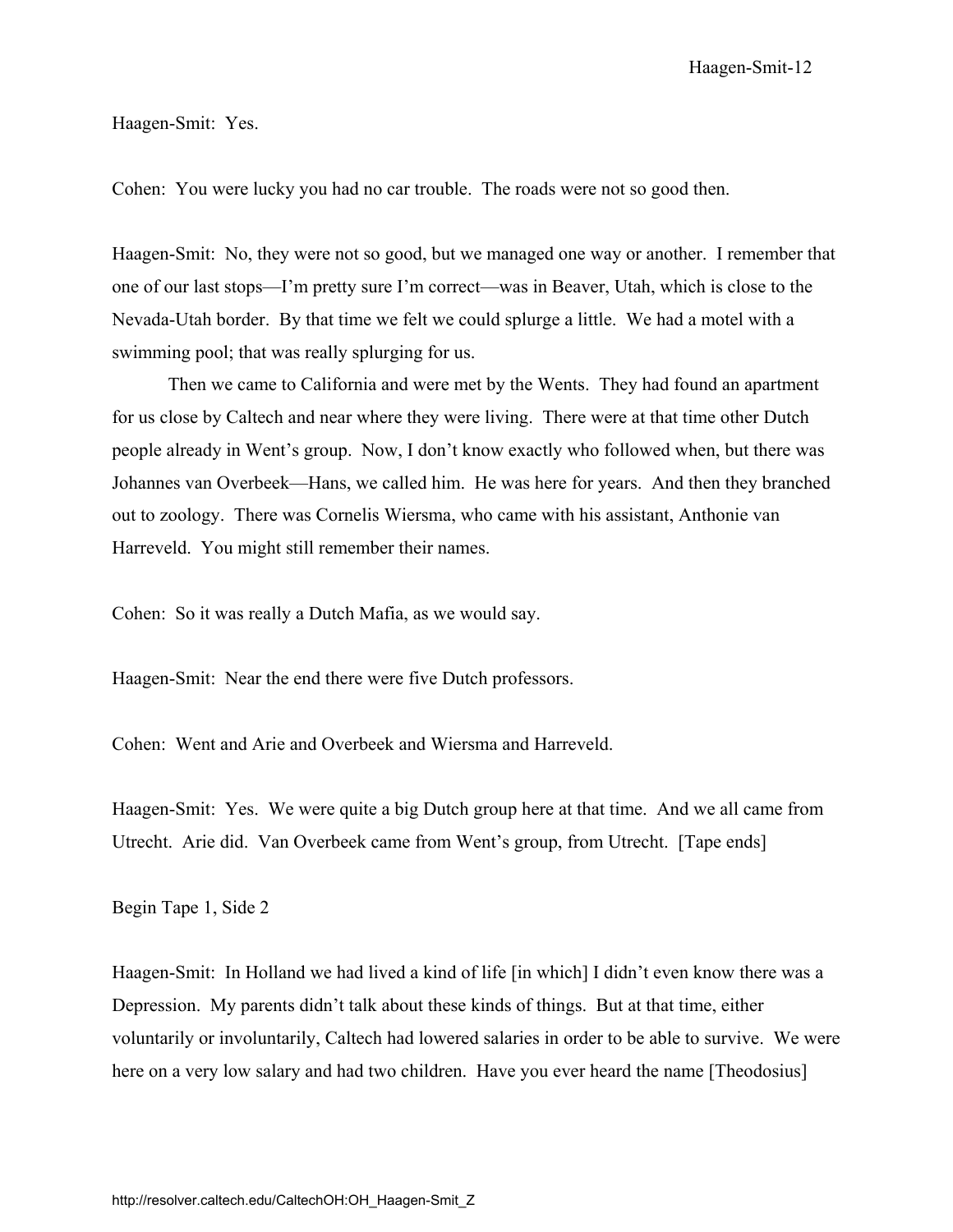Dobzhansky? He was a very famous Russian geneticist. They lived across the street from us. Do you know the name [Henry] Borsook?

Cohen: Oh, of course.

Haagen-Smit: Well, they lived on the next street over, which is now a parking lot.

Cohen: Also Dutch?

Haagen-Smit: No, Borsook was American. The connection was mostly the children. The children played with each other; they had a daughter, Eva Borsook, who was a little older than our children. And right across from us—from our building, which is now a parking lot—there was Natasha Dobzhansky, who had a little girl who was about the same age as our children. The children, including the Went children, played together. And Hans van Overbeek lived out where Caltech had a farm, which is now Temple City High School. He had corn growing there—a big field of corn. When Hans worked there, he wore wooden shoes, which he gave to me.

Cohen: This was a Caltech field?

Haagen-Smit: Yes, it belonged to Caltech. Hans had an Indonesian wife.

Cohen: Had many of these people been to Indonesia, like Went?

Haagen-Smit: Frits Went had been in Indonesia. Anneke, his daughter, was born in Indonesia. When they came to Caltech, Anneke was two years old. Of course, I didn't know them at that time.

Cohen: What language did you speak [with each other]?

Haagen-Smit: Dutch. There's only one Dutch person left now—not of this group. That's Trudy Luxemburg. The Luxemburgs are Dutch.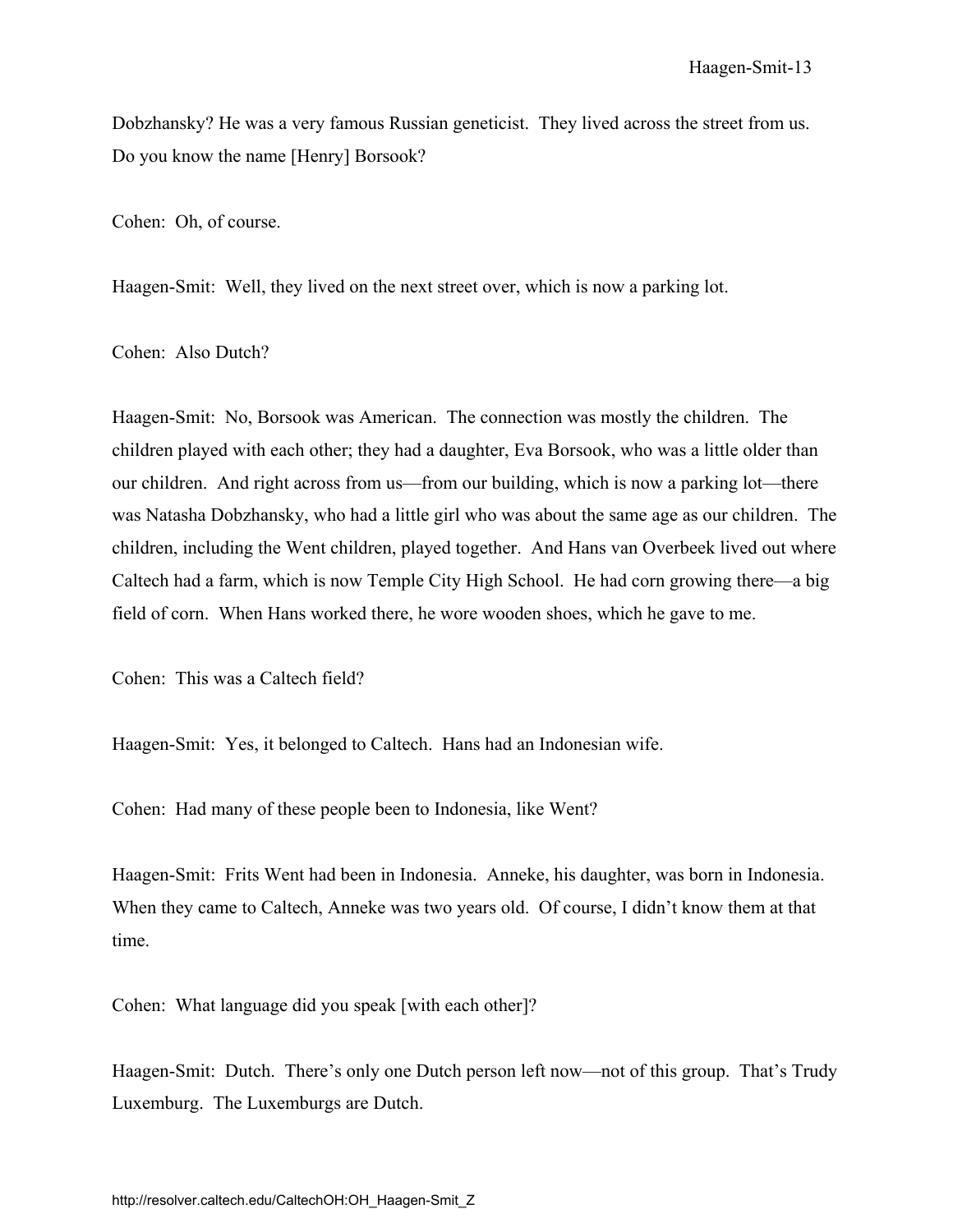Cohen: So you and the children spoke Dutch?

Haagen-Smit: Well, pretty soon there was a nursery school right across from the entrance to Kerckhoff, where Arie, Frits, Wiersma, and van Harreveld had their offices. Mrs. Tyson, whose son was either a student or something else at Caltech, ran it. She had a nursery school where all these diverse children went each morning.

Cohen: Was Kerckhoff called the Dutch building?

Haagen-Smit: There were a lot of Dutch. Arie once said that he could walk from Kerckhoff to the Athenaeum speaking nothing but Dutch, because so many of the janitors were Dutch, because they had fled from Indonesia. That's why there are so many Indonesians here. All those who had either adopted Christianity or had a half-blood Dutch wife were kicked out of Indonesia, and a lot of them came to America. A lot of them came to California, where they liked the climate. A lot of them went to Houston, because Royal Dutch Shell had its headquarters there. In Houston you will find shops where they have all the Dutch products, because, just like here, there are so many Indonesians.

Cohen: Now, weren't there also some Dutch farmers in Chino, in that area?

Haagen-Smit: Yes, but they were there earlier. That had nothing to do with us. Holland is, of course, a very small country. Long ago, they settled New York as New Amsterdam, and lots of them found places. Partly because of religious intolerance, the Puritans came from England to Leiden, and from Leiden they went to Plymouth. They sailed to Plymouth. Holland had—

Cohen: Always had received these people.

Haagen-Smit: Yes. But Holland also had very Calvinistic and orthodox places. The settlements in Chino were Friesian cattle farmers. That was a different group. They were not the university people we grew up with.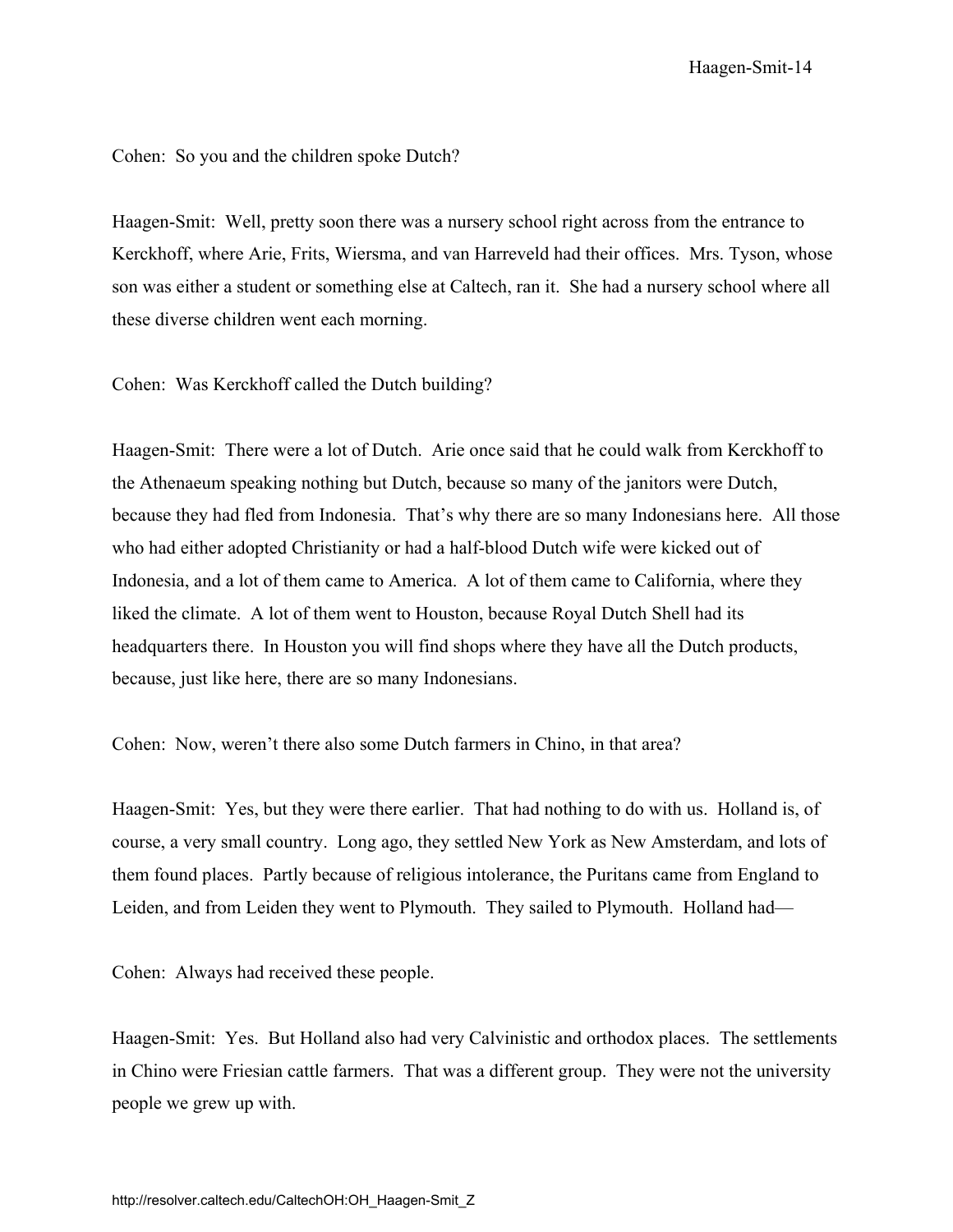Cohen: That was that other class you were talking about.

Haagen-Smit: Yes.

Cohen: So tell me, did Arie continue his work on the growth hormones?

Haagen-Smit: Yes. He worked partly on the growth hormones, but he also picked up his work on the terpenes again, which are all the flavor components of any plants. That was his main subject, but he also worked with Frits Went on the plant hormones. While working on the terpenes, he had a whole group of people, some of them European. Peter Lowy was a Jewish-Austrian refugee; he died only a few years ago. He also had a Hungarian—Elizabeth Roboz, she was Hungarian and Jewish. He had quite a number of refugees. Does the name [Laszlo] Zechmeister mean anything to you?

Cohen: Sure. I remember that.

Haagen-Smit: A Hungarian refugee.

Cohen: I remember that she [Elizabeth Zechmeister] used to come to the swimming pool.

Haagen-Smit: Yes. She's dead now.

Cohen: So these are people that Arie worked with here?

Haagen-Smit: Yes. And Miss Roboz later married the son of Einstein [Hans Albert Einstein], in Berkeley. A complicated story. But anyway, Arie had a whole group working on microchemical things, which nobody else did in the chemistry division at Caltech. Then, during the early years of the war—of course America came into the war in December of '41—they started, more or less from scratch, building up the armed forces.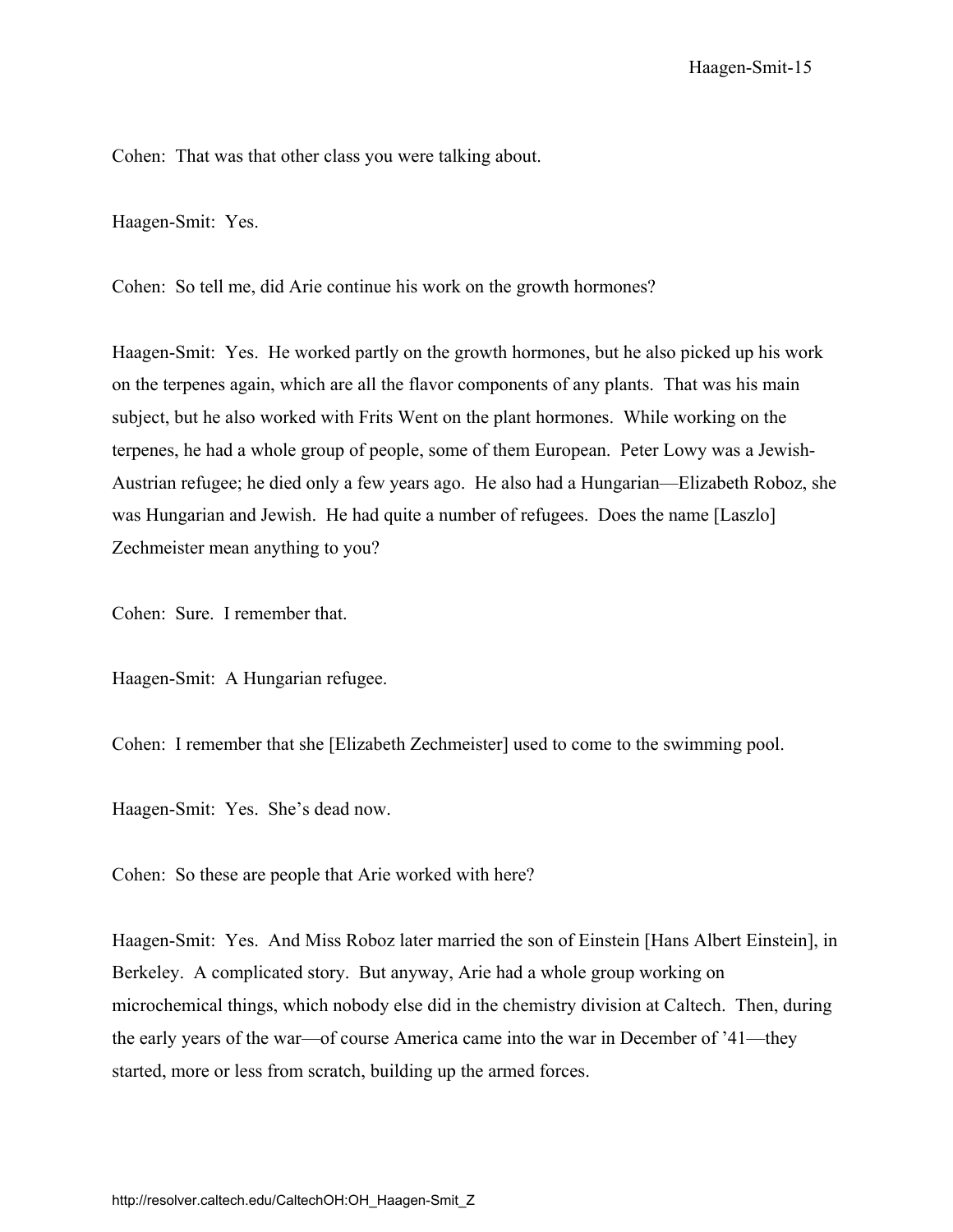Haagen-Smit-16

Cohen: Had you become citizens at this time?

Haagen-Smit: Arie was a citizen before I was. Both of us [became citizens] in the forties. We lost contact with Holland, but not until the Japanese attacked America. Holland had been conquered by the Germans in less than five days. Holland had what they thought was a very good defense line. They flooded the area between Amsterdam and the Rhine, which was built to be flooded, so nobody could get across. But the Germans did—they parachuted across. They took The Hague. They bombed Rotterdam flat. And that was the end of Holland. The flood didn't help a bit—just like the Maginot Line in France. They just went over it, or around it. In France they went around it. In Holland they flew over it and dropped parachutes. Nobody had any idea what was coming, and so Holland was conquered in May 1940. America didn't get into the war until December 1941, almost a year and a half later. Indonesia was taken by the Japanese early in 1942. Right after Pearl Harbor, the Japanese took the whole of Southeast Asia.

Cohen: So your concern was now in Indonesia, because you knew so many people that went to work there.

Haagen-Smit: Among them, my sister lived there with her family. They lived in Sumatra. So Holland had contact with America during the year and a half, but not with Indonesia. So a lot of Dutch people used us to send letters to people in Indonesia.

Cohen: They sent them through you?

Haagen-Smit: Yes, because we still had contact for that year and a half. [These were] people that I didn't know at all. Some were English. They just asked, "Would you please send this letter?" I still have some of them.

Cohen: It must have been a very anxious time.

Haagen-Smit: Oh, it was. And then, of course, after Pearl Harbor we had no contact with Holland until the liberation in May of 1945. Of course, we followed the news as well as we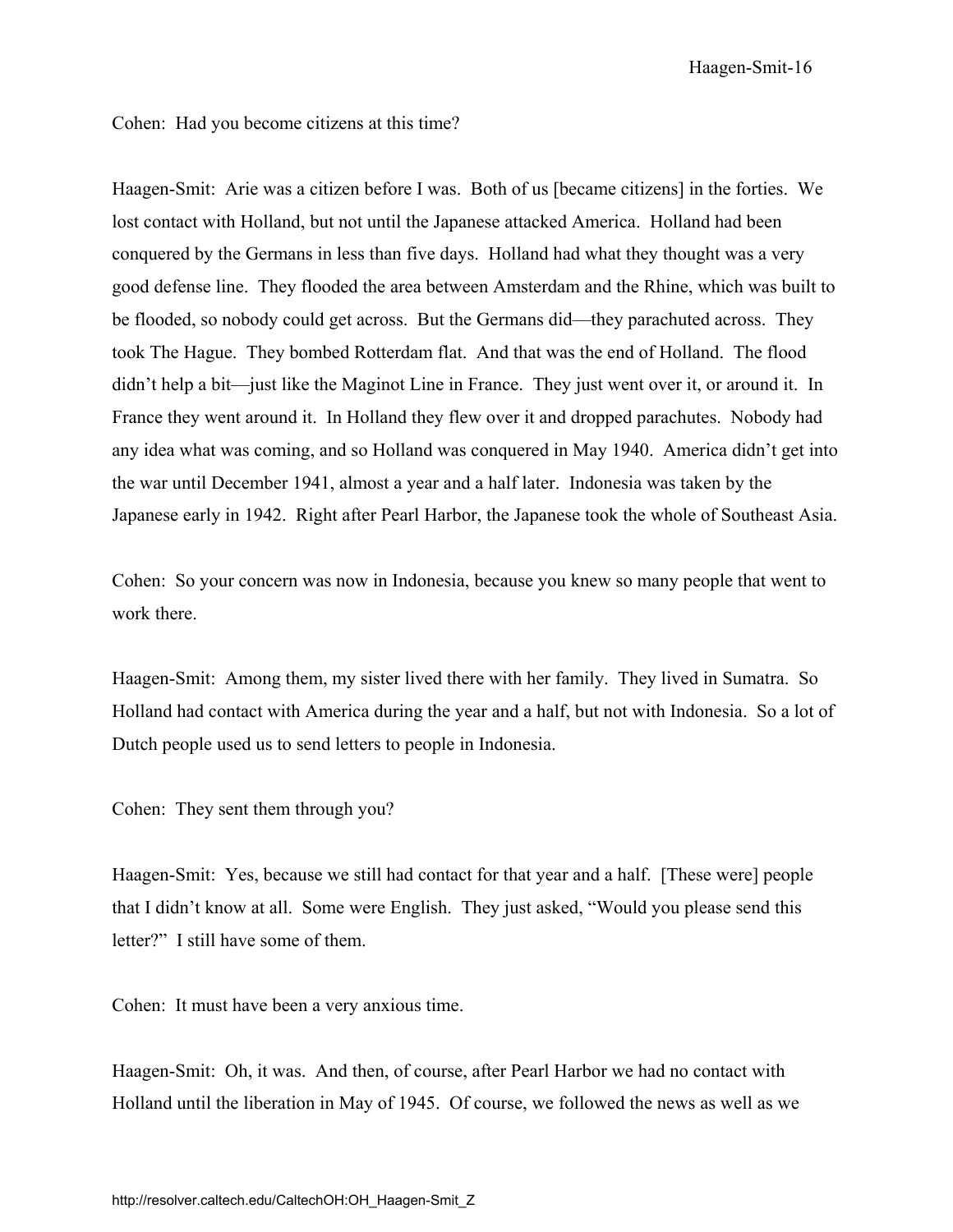could, but I had only two Red Cross messages during those four years from my father—just a few words. One was to announce the marriage of my sister and one was a notice of a birth of a grandchild. That was all we knew. And from Indonesia we didn't know a thing.

The Germans were very smart in their occupation. For example, when they had Holland, they didn't do anything right away. Then in the small town where I grew up, the first thing they did, which sounded very innocent, was to have all the citizens register. They had everybody's address. They picked out the Jews, identified who was this, who was that. Nobody thought anything about it. Everybody registered. The Japanese did the same thing in Indonesia. They did not have the personnel to take all the Dutch and important people prisoner, so they started very slowly—it took a couple months—taking the men first. They put the men in prison camps and left the women and children alone for a while. Then they started putting the women and children [in prison camp]. The children could stay with their mothers until they were thirteen years old. Then they went to the men's camps.

#### Cohen: Thirteen?

Haagen-Smit: Thirteen. I think I'm right. It might have been fourteen, but I think it was thirteen. My sister had three little girls. Of course, we didn't know what was going on until much later. In a way, the men's camps in Indonesia were better than the women's camp, because the men were almost all academic people. They were the people who had manned the research stations—the chemists, the biologists. They knew how to grow things: yeast vitamin, snails. They knew a lot of things. The prison guards depended on those knowledgeable Dutch people. But the women, of course, didn't have that knowledge, almost none of them.

This is a digression from Arie's story, of course, because we had nothing to do with it we didn't know a thing. The regular work went on in Kerckhoff, where Arie worked. Then, when America got involved in the war and had to start building up its armaments, they needed synthetic rubber, because the natural rubber from Southeast Asia was cut off. So in 1943 they built a butadiene plant in the middle of Los Angeles—butadiene is necessary for making synthetic rubber. And that was the beginning of the smog, because the minute that that factory was fully in action, there were orange-brown clouds that irritated noses, ears, eyes. People could hardly live in that neighborhood anymore. They said they couldn't live that way. That was the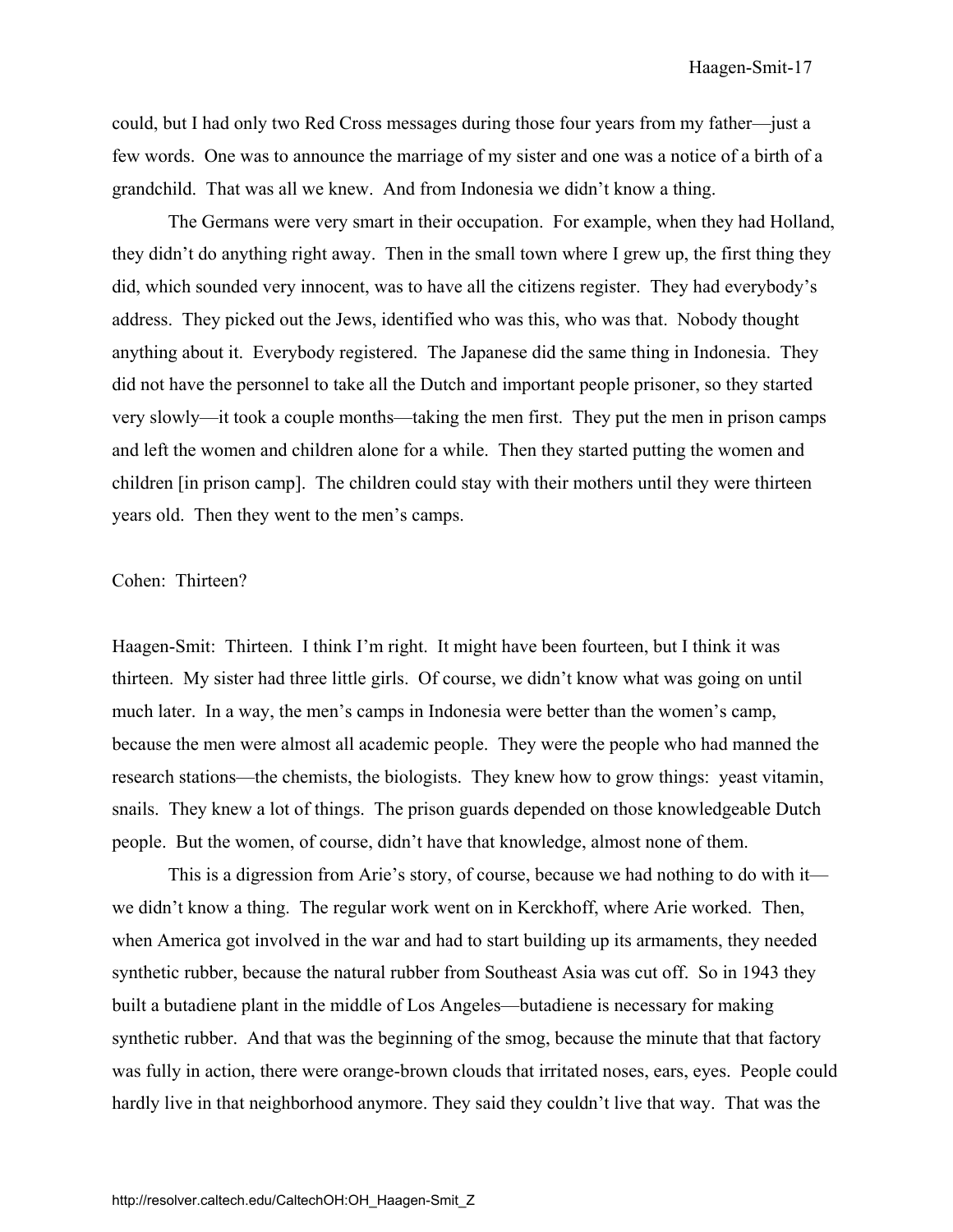beginning of the big battle—what to do about it. Of course, there had been chemical things going on before that, but nothing that caused any trouble. So they called in someone from Pittsburgh, which had its problems.

Cohen: Bad air, yes.

Haagen-Smit: And the fellow that was responsible for analyzing Pittsburgh's bad air came over and said it was soot from the coal in Pittsburgh that caused it. That was the only thing he knew. Coal—that was the culprit. Well, of course, it wasn't the culprit. Then they called in somebody else from the East who was from St. Louis, I think. And I don't know what the industry was in St. Louis, but you'd have smog there. He said it was caused by  $SO_2$ —sulfur dioxide. That was the culprit. So they started working on that. And they appointed somebody—

Cohen: Who's "they," Zus. The people from the factory?

Haagen-Smit: No. Probably the city government or a group of concerned citizens.

Cohen: So we continue with this problem of smog.

Haagen-Smit: OK. Here are the remarks that Dr. [Arnold] Beckman made when Caltech was awarded the John and Alice Tyler Award in honor of Arie's memory. Dr. Beckman gave the dinner talk. He says that it is a pleasure for him that Caltech got the honor. By the way, Arie had also gotten the Tyler Award [1974]; he shared it with two others [G. Evelyn Hutchinson and Maurice Strong] some years before.

OK, so now Dr. Beckman said that he came as a graduate student in chemistry in 1923. [Reads] "*After receiving my doctorate [at Caltech]"*—

Cohen: Now you're quoting from Dr. Beckman?

Haagen-Smit: Yes. [Reads]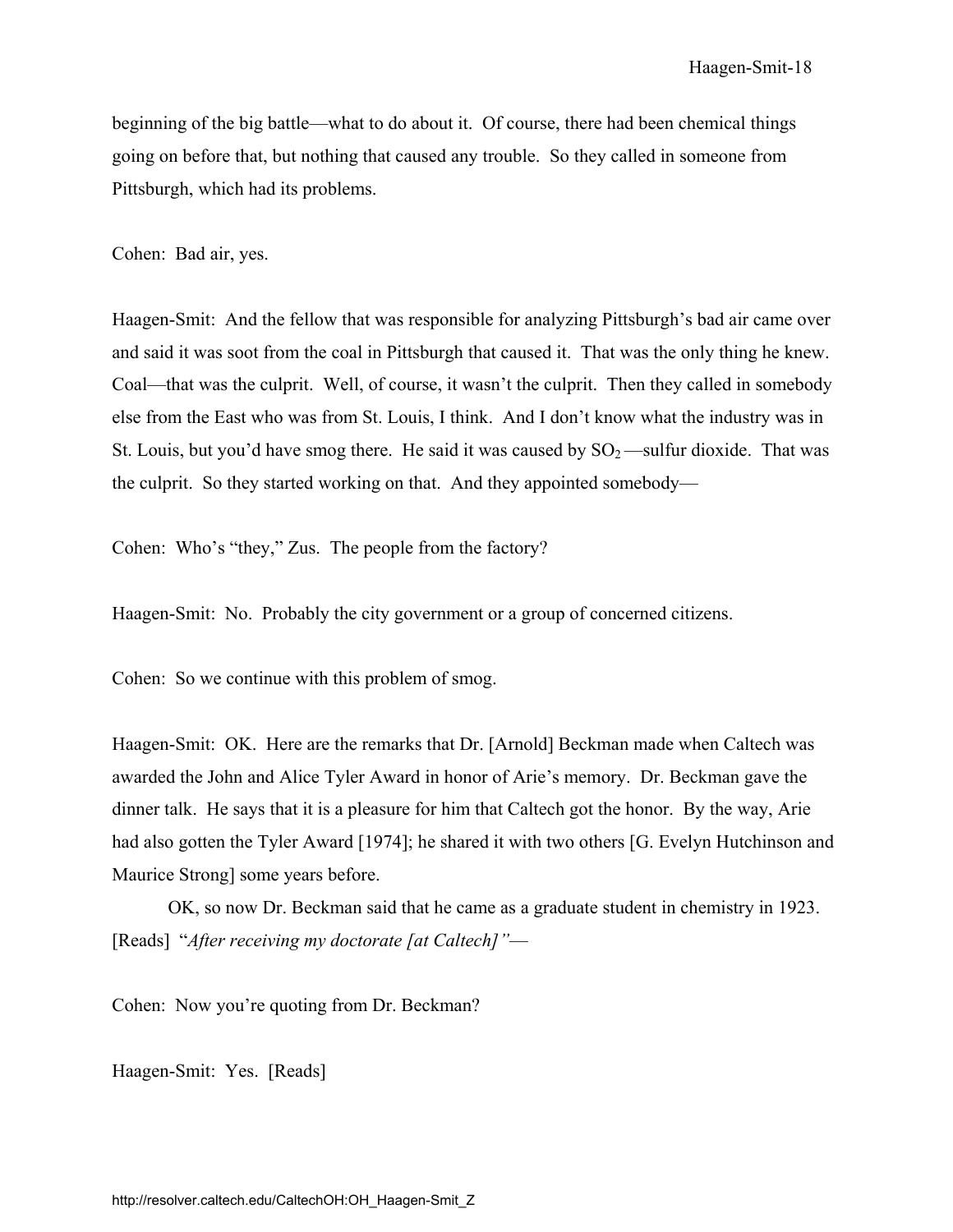*"…I served on the chemistry faculty for several years and have been a member of the board of trustees since 1953. I mention these personal biographical facts only to show that I have had extensive first-hand experience at Caltech in several capacities, so I feel that I can speak with considerable authority when I say that Mrs. Tyler at Pepperdine University and members of the award committee should be congratulated for their excellent judgment in selecting the California Institute of Technology as the recipient for this year's award. Unquestionably the \$150,000 award to Caltech will be utilized wisely in the interest of science and mankind."* 

Then he goes on. [Reads:]

*"Caltech was the scientific home of Dr. Haagen-Smit during his air pollution years. It is also currently the home of an active group of scientists and engineers who are continuing the work pioneered by Dr. Haagen-Smit in studying the causes of environmental pollution and searching for ways to control it within acceptable limits and at acceptable costs."* That's important. [Reads:] *"This group comprises the staff of Caltech's Environmental Quality Laboratory. Dr. Haagen-Smit came to Caltech in 1937. Born in Holland in 1900, he did both his undergraduate and graduate work at the University of Utrecht. From 1929, when he was awarded his PhD degree, until 1934, he remained on the university's faculty. He came to Harvard University in 1936, and a year later, at the urging of Caltech's famous geneticist, Thomas Hunt Morgan, he joined the Caltech Biology Division."* All that I already told you.

 [Reads:] *"In the course of his research in plant physiology, Dr. Haagen-Smit developed great expertise in microchemical analysis. It was this special skill that brought him to my attention. It was also directly responsible for getting him enmeshed in the entanglements of air pollution. It was my good fortune to get to know Dr. Haagen-Smit very well. We worked together closely in the early days of the Los Angeles Air Pollution Control District. My respect and affection for him grew steadily. He was a great person. He had not only a brilliant mind, but also absolute integrity and a delightful sense of humor that endeared him to all of us associated with him in those hectic early days."* 

That was it. It was so hectic. [Reads:] *"Soon it was not Dr. Haagen-Smit, except for formal occasions, but Arie—or more often Haagy, the nickname most commonly used. Dr. Haagen-Smit has been widely acclaimed, and justifiably so, for his many contributions to the fundamental understanding of photochemical air pollution. He has been called the 'Father of*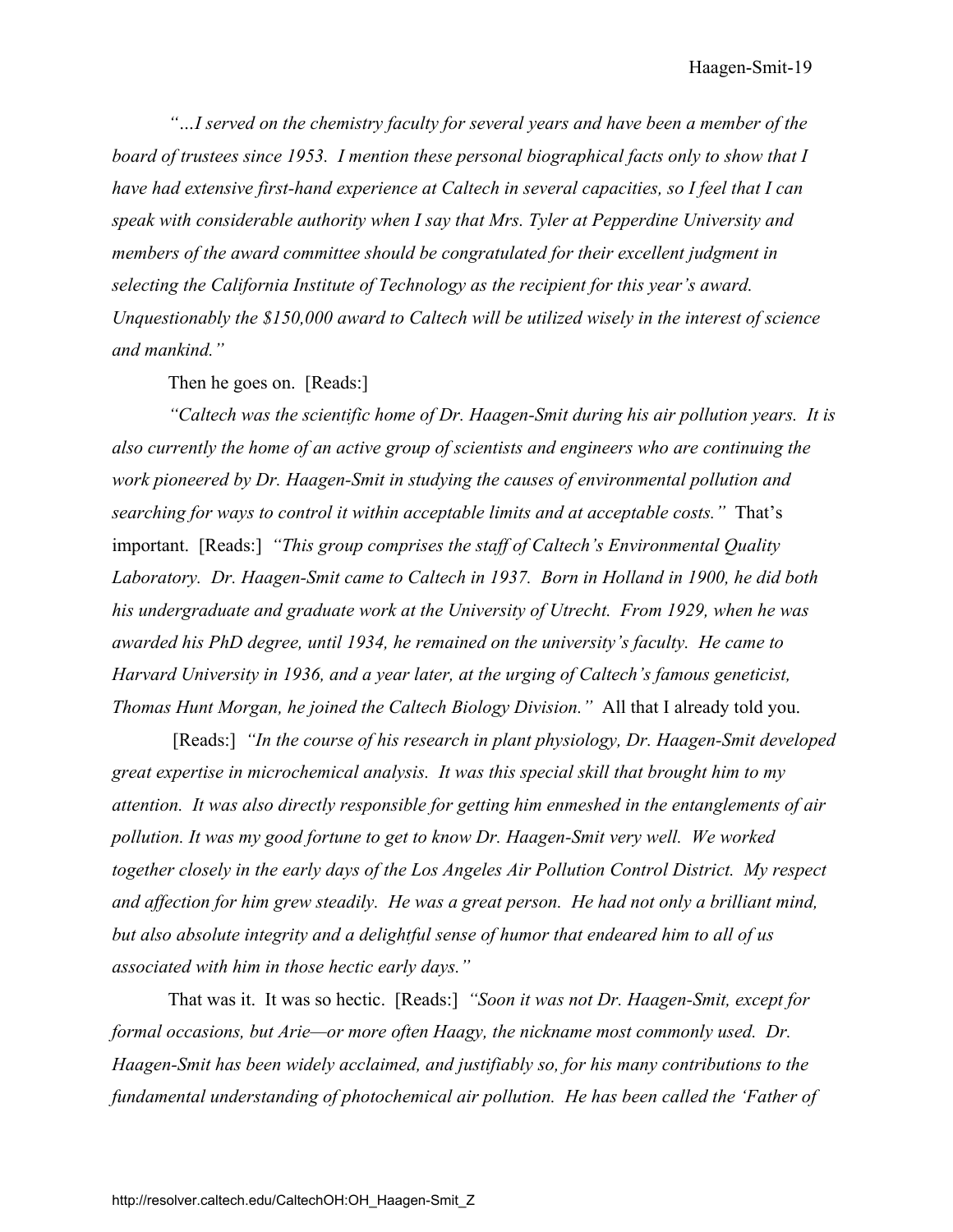*Photochemical Smog.' With his characteristic humor, his reply to the charge was 'Who's the mother?'"* 

I'll read this, because it does give you an idea of how it was in those days. [Reads:] *"In these days of multibillion-dollar budgets for the Environmental Protection Agency and huge pollution-control bureaucracies at federal and state levels, controls of auto exhaust emissions and industrial pollutants are accepted without question. They are simply part of our way of life. I wonder whether the current generation of environmentalists and air-control devotees has any idea of how vastly different the situation was thirty years ago, when Dr. Haagen-Smit did his pioneering work. At that time, there was great confusion and uncertainty over the causes of smog and what should be done to eliminate it, much legal and political snarling, frenzied exhortations by innumerable citizens' groups demanding an immediate cure for smog."* 

It was just hectic. [Reads:] *"I have read many accounts of Haagy's activities, but I have yet to find one that adequately portrays that period and calls attention to his great patience in dealing with the many frustrations he encountered. Haagy was not only a man of great patience; he was also a man of great courage, who was never afraid to meet head-on anyone who challenged the validity of his scientific work. In the many accounts of Haagy's life that I have read, strangely one important point seems to have been overlooked. Why did Dr. Haagen-Smit, a brilliant young biochemist, facing a bright future in an exciting field of research, decide to abandon his research and engage instead in the nasty, unglamorous, inglorious field of air pollution? I can shed some light on this question, for I was responsible in some measure for getting him into the act. It may be of interest to review briefly some events that led to this drastic change in his life. Before the early 1940s, there was little public concern over atmospheric pollution in the Los Angeles area. Pasadenans told visitors [of this problem] proudly: 'On a clear day you can see Catalina.'"* 

Cohen: Well, sometimes you can.

Haagen-Smit: Yes, you still do. Again, there were years that you couldn't. [Reads:] *"The number of clear days became increasingly rare, but no one seemed greatly concerned. Then on September 8, 1943, a crisis suddenly arose. The Southern California Gas Company had built a plant at Aliso Street, near downtown Los Angeles, for the production of butadiene, a chemical*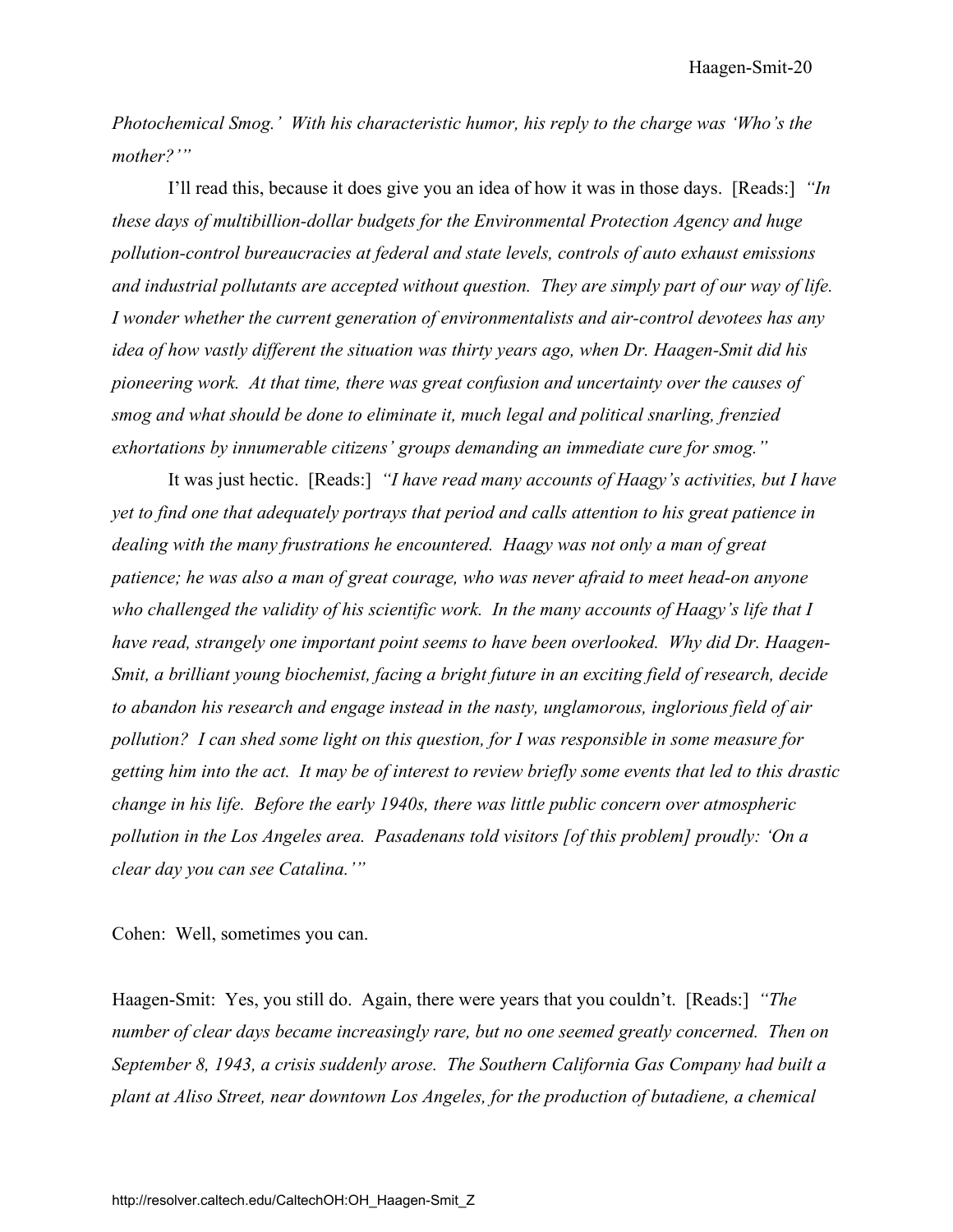*essential for the production of synthetic rubber and vital to the war effort. When the plant went on-stream that day, vast amounts of noxious fumes were released into the atmosphere, irritating fumes that brought tears to the eyes and caused coughing. The pollution was so bad that people in downtown office buildings were sent home from work."* 

[Laughter] I didn't remember that! [Reads:] *"Citizens were now suddenly aroused, and their angry protests actually forced the shutdown of the plant, despite the urgent war need for butadiene. Stimulated by this crisis, air pollution control activity heightened. Many official and nonofficial committees were established."* 

That's when the problem went from one, to the other, to the other, to the other. [Reads:] *"Many nuisance ordinances were adopted. One major obstacle to effective air pollution control, however, was the fact that within Los Angeles County there were some forty-five incorporated cities."* 

Cohen: That's right. There was no one place.

Haagen-Smit: There was no one place. [Reads:] *"The county had no authority to exercise*  police power in the incorporated areas, where much of the air pollution originated. The City of *Vernon, for example, which had an oil refinery, steel mills, and other heavy industries, and was completely surrounded by the City of Los Angeles, could and did figuratively thumb its nose at Los Angeles City and County."* 

They were just not going to do it. [Laughter] It was very simple then. Forty-five, there were, and later there were even more. We were all independent. [Reads:] *"During this hectic period, help was sought from experts who reputedly had successfully handled major air pollution problems elsewhere. Dr. Edward Weidlein"*—whose name I didn't remember—*"head of Mellon Institute in Pittsburgh, PA, and widely credited with cleaning up air pollution in that city, came to Los Angeles, as did members of the Bureau of Mines who had worked with him. They were of*  no help. According to their own tests, which measured chiefly soot and SO<sub>2</sub>, Los Angeles' polluted air was cleaner than Pittsburgh's purified air! They were baffled. The Los Angeles Times *brought on Professor Raymond Tucker, air pollution expert from Washington University in St. Louis. He was largely credited with cleaning up St. Louis's smoke problem. After two*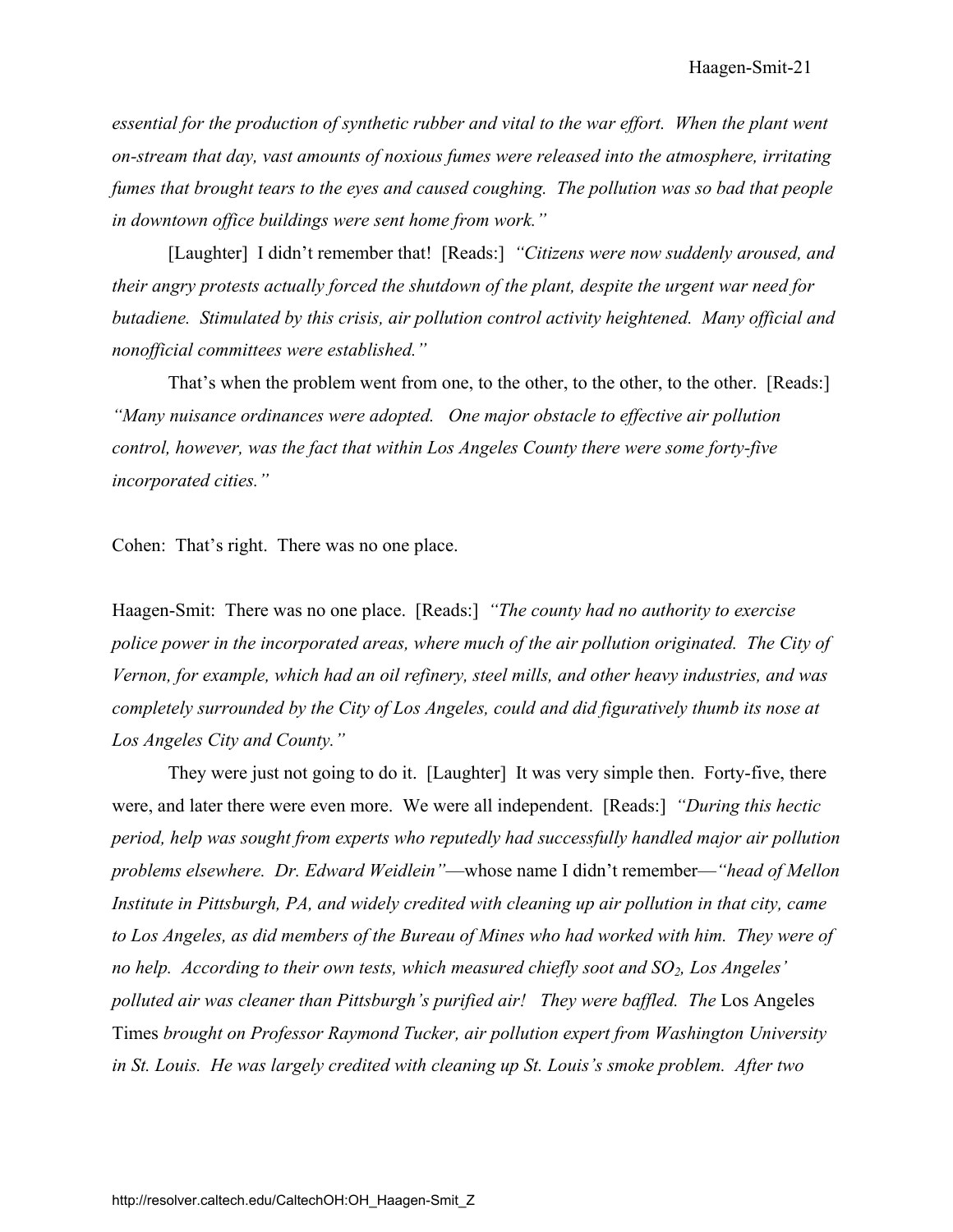*weeks of investigation, he recommended discontinuing the use of backyard incinerators. Strangely, however, he absolved automobiles as significant contributors to local air pollution."* 

So they were not any further—well, they did ban incinerators, which helped—here, locally, at least. [Reads:] *"Ultimately, backyard incinerators were banned, despite vigorous opposition from homeowners and incinerator manufacturers, who were forced out of business. Ironically, the banning of the incinerators came about not because of air pollution but because of fire hazard."* 

[Laughter] I didn't remember that. [Reads:] *"Fire departments blamed incinerators for heavy fire losses…"* 

Cohen: That makes sense.

Haagen-Smit: Yes. [Reads:] *"…and predicated substantial fire insurance savings if they were banned.*" [Laughter] I didn't remember that that was the reason.

[Reads:] *"Unfortunately, even after backyard incinerators were gone, air pollution continued. A major breakthrough occurred in 1947, when Assembly Bill 1 was introduced in the state legislature by Assemblyman A. I. Stewart of Pasadena. This bill, among other things, gave county supervisors authority to establish county-wide air pollution control districts…"* 

That's what finally brought them together in September of '47. [Reads:] *"…with police power to enforce air pollution regulations within incorporated cities as well as in the unincorporated areas. This bill was signed into law by Governor Earl Warren on June 10, 1947."* 

So then they had control over everything. [Reads:] *"This was a very important measure, because for the first time county supervisors could mount an effective pollution clean-up campaign. And the Los Angeles County Air Pollution Control District was formed, and on October 14, 1947, Dr. Lewis C. McCabe, a fellow chemical-engineering alumnus from the University of Illinois, was appointed director."* That's where Beckman, apparently, got his degree.

Cohen: A schoolmate of his?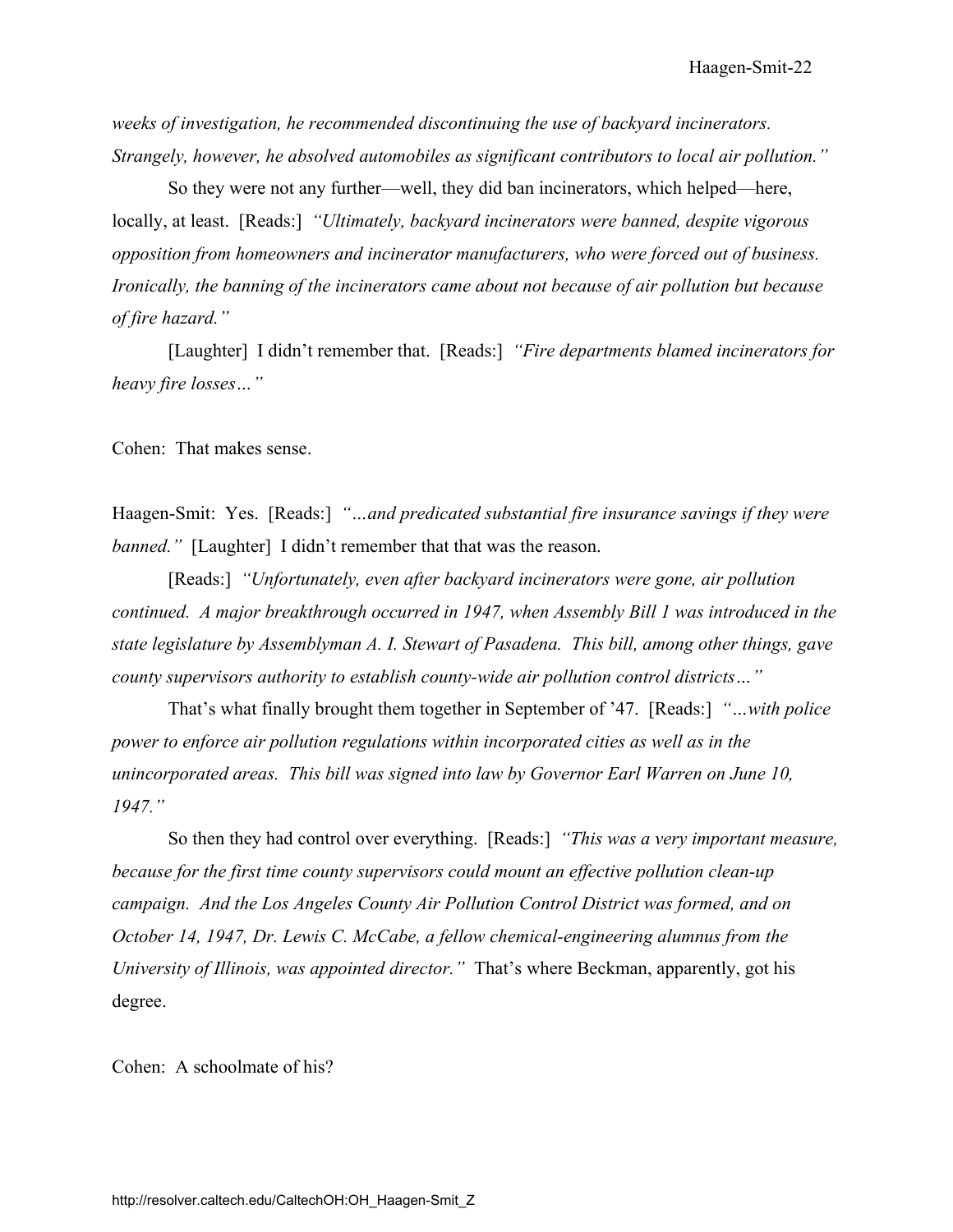Haagen-Smit: Yes, and he was appointed director. [Reads:] *"Air pollution didn't vanish. News media, undaunted by lack of substantial knowledge about air pollution, became almost hysterical*  ded as headlines demanded abolition of the 'deadly sulfurous fumes.' They took it for granted  $SO_2$ *was the chemical villain responsible for haze and for eye irritation. There was some justification for this view, for in Pittsburgh and St. Louis the air pollution villains were indeed soot and SO<sub>2</sub>. As there was no soot in the Los Angeles area, obviously SO<sub>2</sub> must be the obnoxious pollutant. It was well known, of course, that SO<sub>2</sub> does in fact cause eye irritation and coughing. Amateur scientists also pointed a damning finger at SO<sub>2</sub>. They noted that SO<sub>2</sub> can be oxidized to SO3, a substance that chemistry texts stated readily formed stable aerosol particles. Haze, of course, is caused by aerosol particles in the atmosphere. There can be no doubt, they theorized, that the SO<sub>3</sub> aerosols obviously are the cause of our haze.*" In nylon stockings there would suddenly fall holes. Do you remember that?

Cohen: Oh, sure, sure.

Haagen-Smit: [Reads:] *"Nylon stockings provided additional damning evidence for SO3, according to some. They were new then, and small holes and runs were frequently experienced.*  It's well-known that SO<sub>3</sub> reacts with water to form strongly corrosive sulfuric acid; it was *suggested that the nylon stocking damage was caused by SO3 particles. So, rightly or wrongly, they believed that sulfur dioxide was the major air pollutant. Dr. McCabe set out on a campaign to reduce dust, smoke, fumes, and sulfur dioxide. I happened to be chairman of the scientific committee of the Los Angeles Chamber of Commerce at the time. I did not believe that SO<sub>2</sub> was a significant factor in Los Angeles' air pollution. From my chemical engineering training, I knew well the characteristic pungent smell of SO2, and I knew that the human nose can detect SO<sub>2</sub>* at extremely small concentrations. I did not smell SO<sub>2</sub> in the air, and was therefore *reluctant to believe that it was responsible for Los Angeles smog."* 

Cohen: You can certainly smell  $SO<sub>2</sub>$ .

Haagen-Smit: Yes. Right. Like rotten eggs. [Reads:] *"Dr. Robert Vivian, head of the Chemistry Department of the University of Southern California, and also a member of the*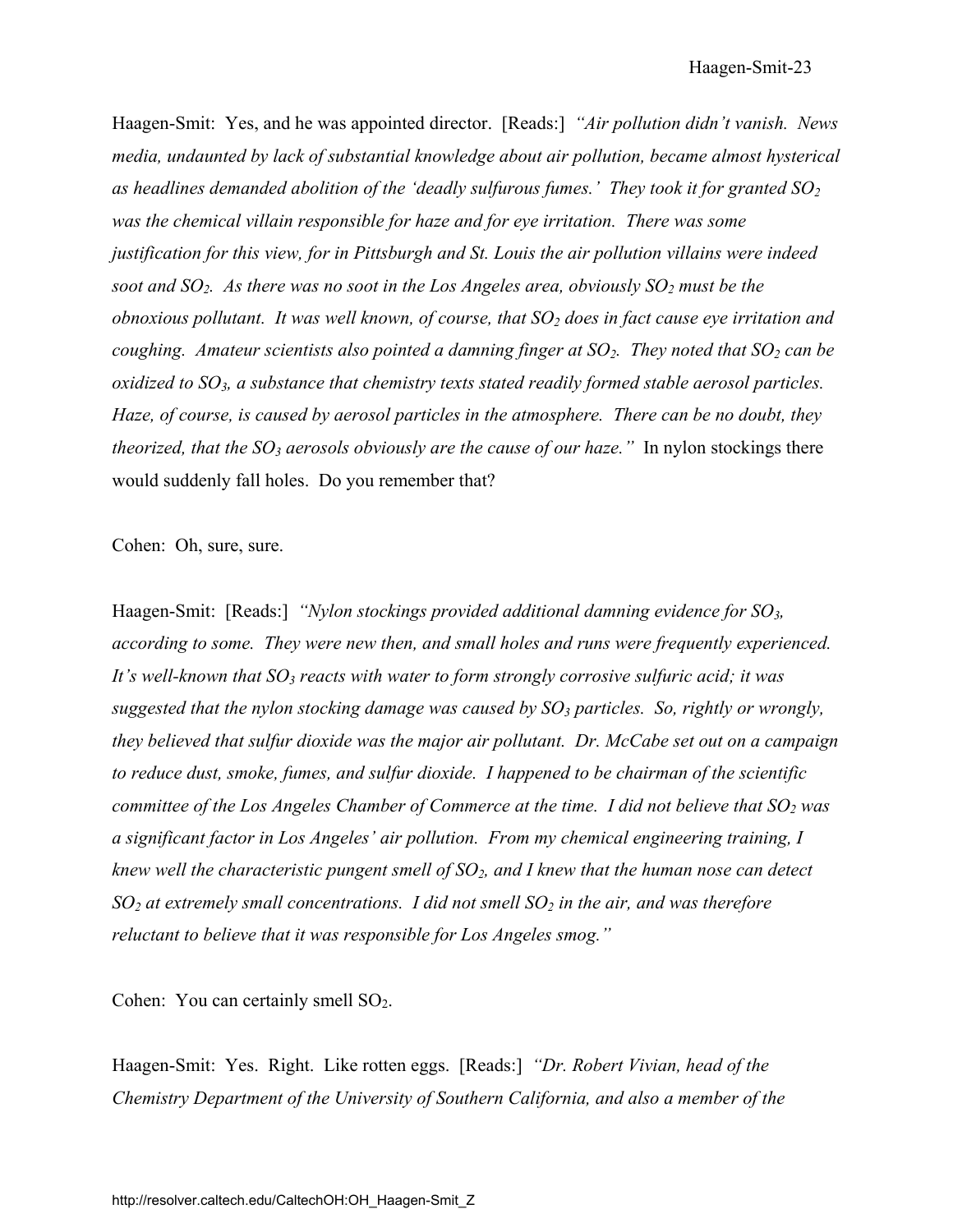*Chamber Scientific Committee, shared my views. We visited Dr. McCabe, expressed our doubts about the advisability of embarking on a major effort to clean up atmospheric pollutants before knowing what they were, and we urged him to do a little research, which would include an analysis of polluted air."* 

That's where Arie comes in. [Reads:] *"The poor chap"*—that's Dr. McCabe—*"was being harassed from all sides. Industry said that he was being too tough and unreasonable. Others accused him of being not tough enough. Mr. William Jeffers, who had recently retired as president of Union Pacific Railroad and was chairman of the Citizens' Smog Advisory Committee, blasted McCabe in the press: 'What's the matter with McCabe?' he asked. 'He's been on the job for three months, and pollution is just as bad as ever!'* [Laughter] *Dr. McCabe's reply to our request was, 'There's no time for research.' Eventually we persuaded him that an analysis of polluted air was essential. This is the point at which Dr. Haagen-Smit entered the scene. Obviously, a highly skilled microchemist was needed. Dr. Haagen-Smit was asked whether he would perform the analysis, and he kindly agreed to do it."* 

Arie was working on the flavors of pineapple at the time, and that was all microchemistry. He had been condensing fumes from the pineapple to make a very small volume in order to do a chemical analysis on it. So he had that set up. [Reads:] *"To obtain a sample for analysis, a large volume of air was passed through a trap chilled with liquid air. Along with frozen water vapor, a couple drops of dark brown"*—this is now what he got from the air, not from the pineapple—*"vile smelling liquid were obtained. After analysis, Dr. Haagen-Smit concluded that peroxy-organic substances were a major source of eye irritation in our polluted atmosphere. This conclusion produced impassioned outbursts of protests, especially from the oil companies and the auto manufacturers. Haagen-Smit was all wet, they said. Obviously much more had to be done. Haagy did not wish to spend more time on the matter, for he had his research program to carry out.*" That was the pineapple program.

[Reads:] *"Furthermore, the situation was taking on nasty political overtones. Pasadena Mayor Warren Dorn accused Supervisor Roger Jessup of ineptitude and worse, and ran a campaign to replace him. 'Elect me and I'll get rid of smog,' he promised. He was elected. Unfortunately, as so often is the case, he failed to deliver on his campaign promises. I was reluctant to pressure Dr. Haagen-Smit very hard, for my conscience bothered me some. If I persuaded him to spend more time on air pollution matters, would I be guilty of interfering with*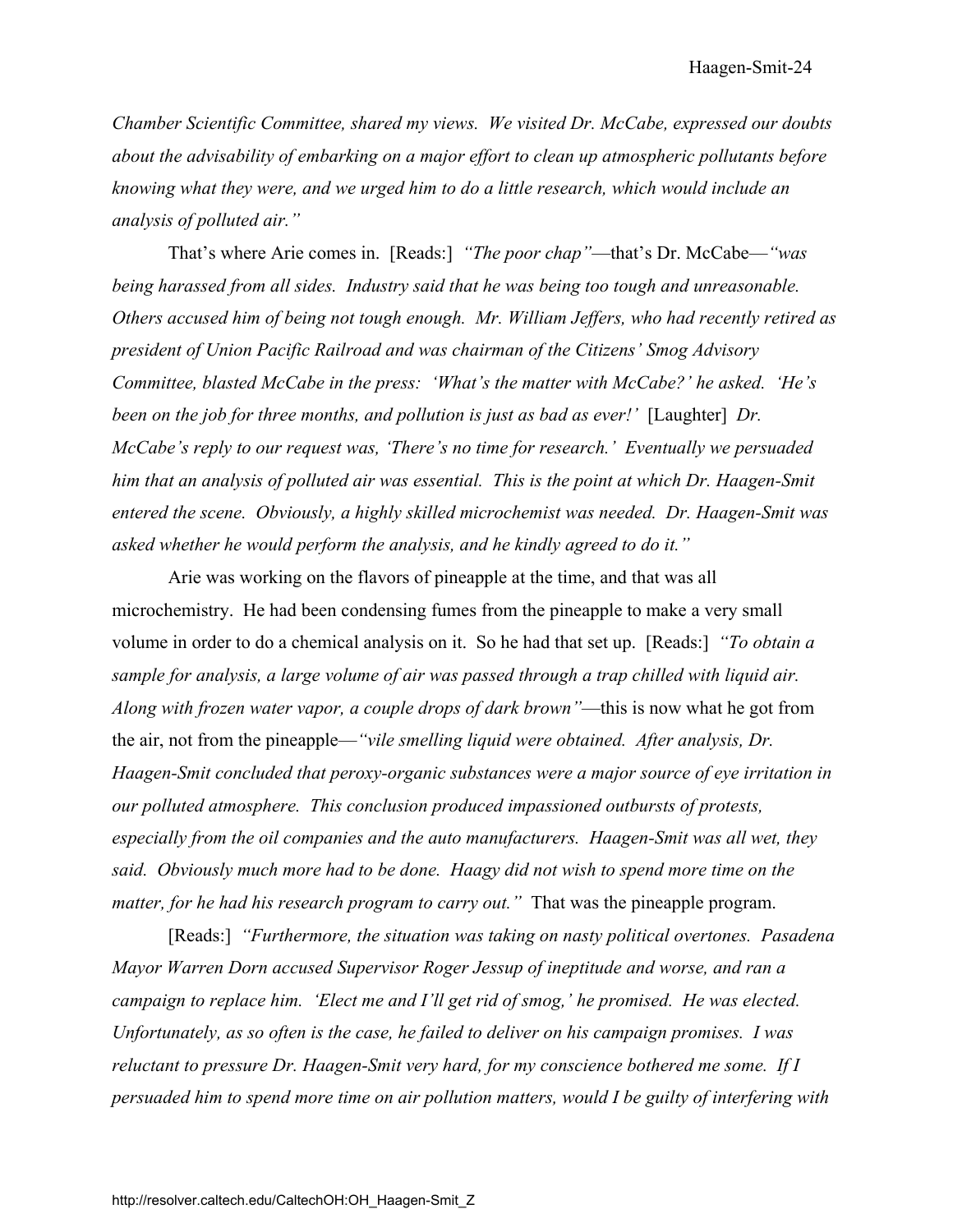*his personal research programs, which quite possibly might lead to a Nobel Prize? Fortunately, that dilemma was solved by Haagy himself."* 

And now comes why Arie really did go into it. [Reads:] *"One of the outspoken critics of Dr. Haagen-Smit's work was the Stanford Research Institute, which was doing work for an association of western oil and gas producers. It happened that a member of the SRI staff was to give a talk on air pollution in the chemistry lecture hall at Caltech. I got Haagy to attend with me. After the speaker had described some of his own work, he attempted to discredit Dr. Haagen-Smit's work, saying that Haagy's research was not consistent with the SRI's findings, and expressed regret that a respected scientist such as Dr. Haagen-Smit could make such a serious mistake. Well, I could almost feel Haagy's blood pressure rise. He was furious. The validity of his work was being questioned! 'I'll show them who's right and who's wrong,' he muttered as we left the room."* He had such trouble with that Stanford Research Institute!

Cohen: So that piqued his interest.

Haagen-Smit: He was so mad! Oh, he was furious! So he was going to prove to them that they were wrong. So that was the connection with [Arnold] Beckman. [Reads:] *"That was the turning point in his career. He decided to take a leave of absence to do more work on air pollution, to squelch his critics and to prove beyond doubt the authenticity"—* 

Cohen: So he actually took a leave of absence from Caltech?

Haagen-Smit: Yes, apparently. I didn't remember that he did. Later on, he took another leave of absence and worked for the Southern California Edison Company [1957], because they were burning oil [for their electric power plants]. And they now are allowed to burn oil only in the non-smog season, and for the rest [of the year] they burn gas. They were very cooperative. [Reads:] *"We all know the consequences of that decision. He painstakingly delineated the photochemical process by which organic materials in the air—mostly hydrocarbons—are oxidized through the combined actions of oxides of nitrogen and sunlight to become smog."* 

Cohen: And that made the smog?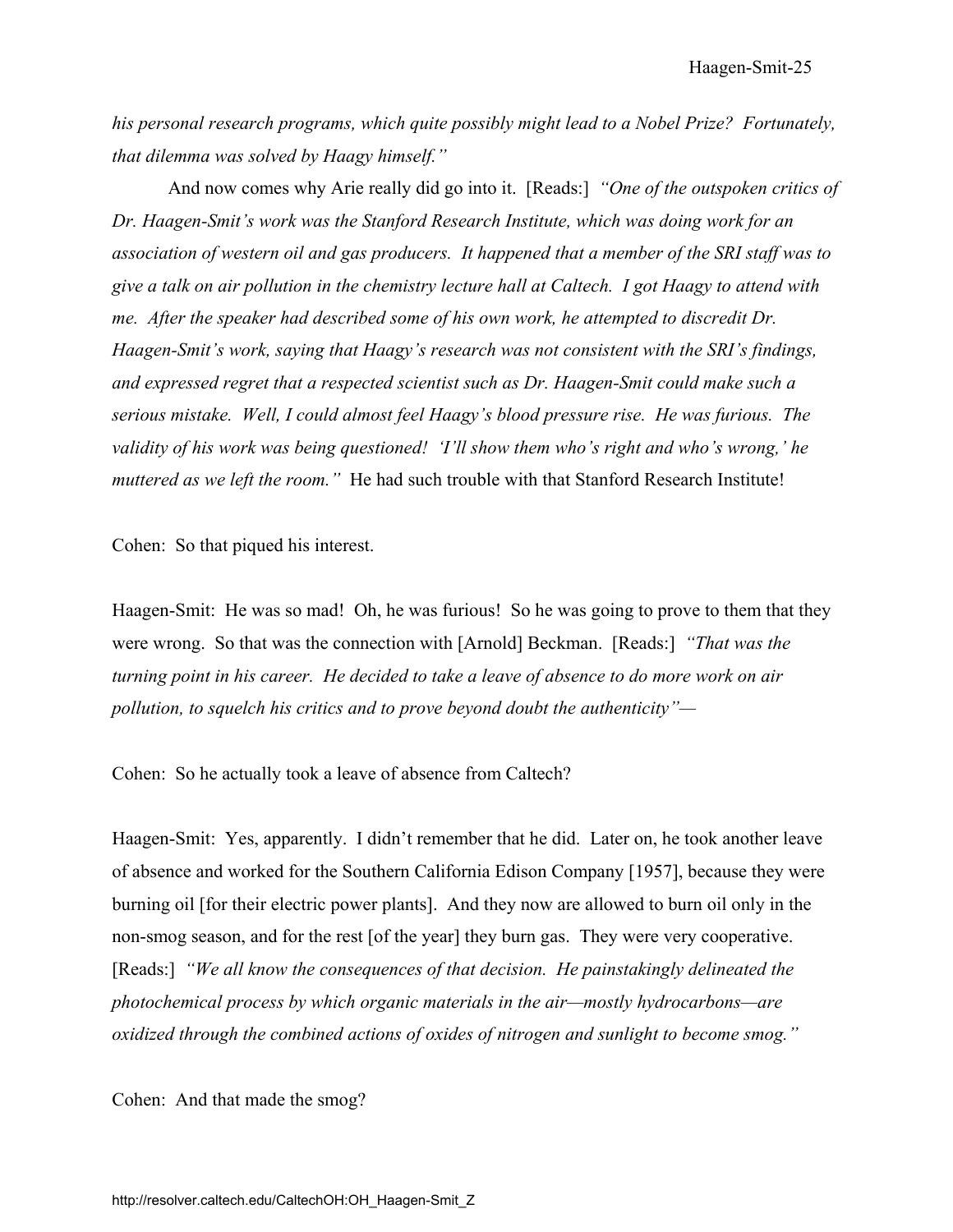Haagen-Smit-26

Haagen-Smit: Yes. [Reads:] *"He introduced a wholly new concept of air pollution that brought about a revolution in efforts to obtain clean air. He identified and courageously named the major sources of air pollution: the automobile, oil refineries, power plants, and steel factories."*  And that's when oil refineries, for example—I'm remembering; it's not in here—had roofs on their tanks. But they were then, afterwards, forced to build floating roofs.

Cohen: Ah, so that there wouldn't be any in-between; so that the roofs would go down with the level.

Haagen-Smit: Yes. That's why we have the double gas tank. Most states don't have that; some have it, but most don't. And you had the volume of the whole empty tank, vapor that goes into the air. And they could calculate that with so many fillings, so many hydrocarbons you stuff into the air. They did all that work. That's where the power plants came in, because Edison used to make power with oil, and now they have a long season when they are allowed to use only gas.

Cohen: You know, Zus, this story's very good. But you told another story about testing with the microlab, about testing the urine of horses.

Haagen-Smit: Yes. Of course, that story is not in here at all. I tried to look back. We bought this house in 1941, so that was in 1940.

Cohen: Because you know that's where the money came from to buy the house.

Haagen-Smit: Yes, that's right. But I couldn't even ask one of the children. Jan Willem was six years old then, and Miesja was three years old, and Grietje was one year old, so I couldn't ask any of the children if they remembered that. Well, one of them said that we always said that that was why we had this house.

Cohen: Because Arie tested horses?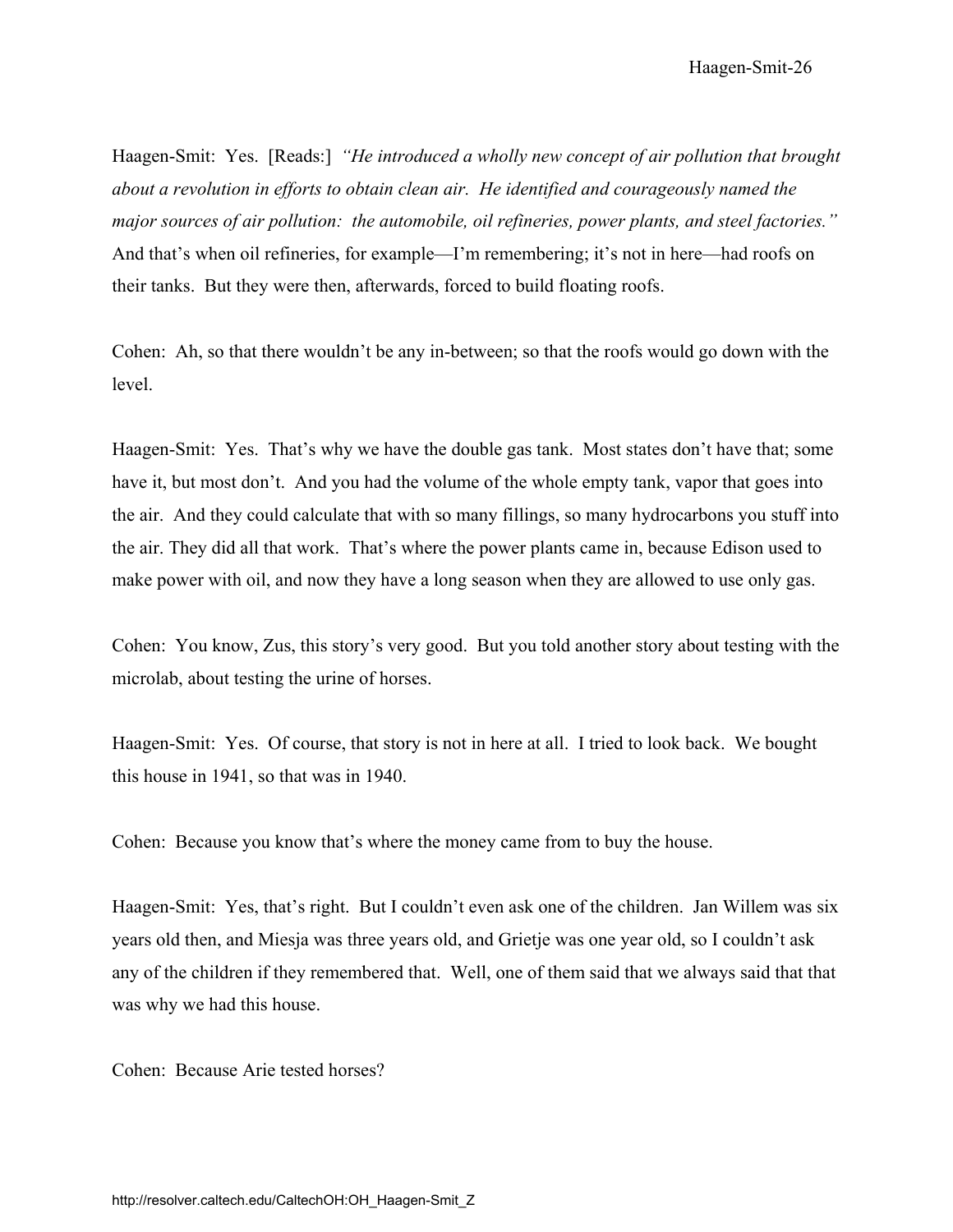Haagen-Smit: I was trying to think back. I think that Arie came up with [the finding] that some horses were doped and some were not. Either way, it doesn't matter if he said no or yes. What I saw for sure is that he got paid for doing it. [Laughter] That was Del Mar Race Track. [Tape ends]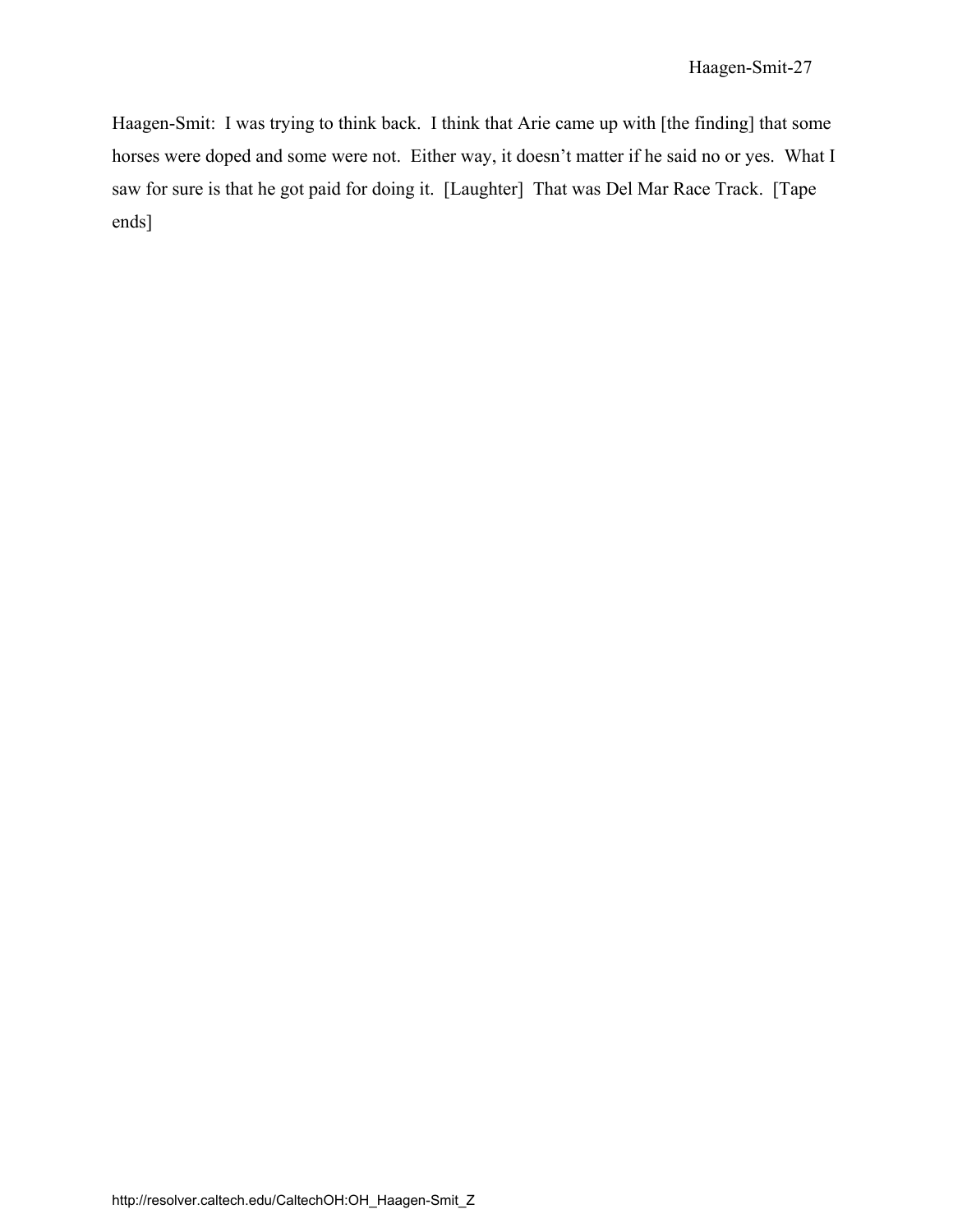# **ZUS HAAGEN-SMIT Session 2 March 20, 2000**

Begin Tape 2, Side 1

Cohen: Now, you told us how Arie got involved in smog research and that he was annoyed with these companies, and he devoted himself full time to this because he was so upset with the Stanford Research Institute people and some of the others. That really pushed him into this as his full-time occupation.

Haagen-Smit: Just a moment, I want to tell you this as an aside. One man, who I think was from the Stanford Research Institute, was so careless as to write on the paper that he gave Arie, "You know where my livelihood comes from." He was saying, "You know, I *have* to say these things." [Laughter] You usually don't put something like that down on paper.

Cohen: What would you say was the first big company that Arie dealt with? Was it General Motors, or was it the oil companies here?

Haagen-Smit: Well, I'm not sure, because of course the automobile industry fought him tooth and nail. But the oil companies did the same thing, because it became very clear that all their refineries were spewing enormous amounts of smog-producing vapors into the air, just like the automobiles did. Some things you could solve quite simply. For example, you could begin by plugging all the leaks at the refineries. And if you started working on that, then you accomplished something.

Cohen: Did the refineries start working almost right away, when they were shown that they were producing these things? Can you remember how that went?

Haagen-Smit: I think Arie went there and talked with the people in charge. I remember that they had open ponds with gasoline products that were just evaporating, evaporating, evaporating.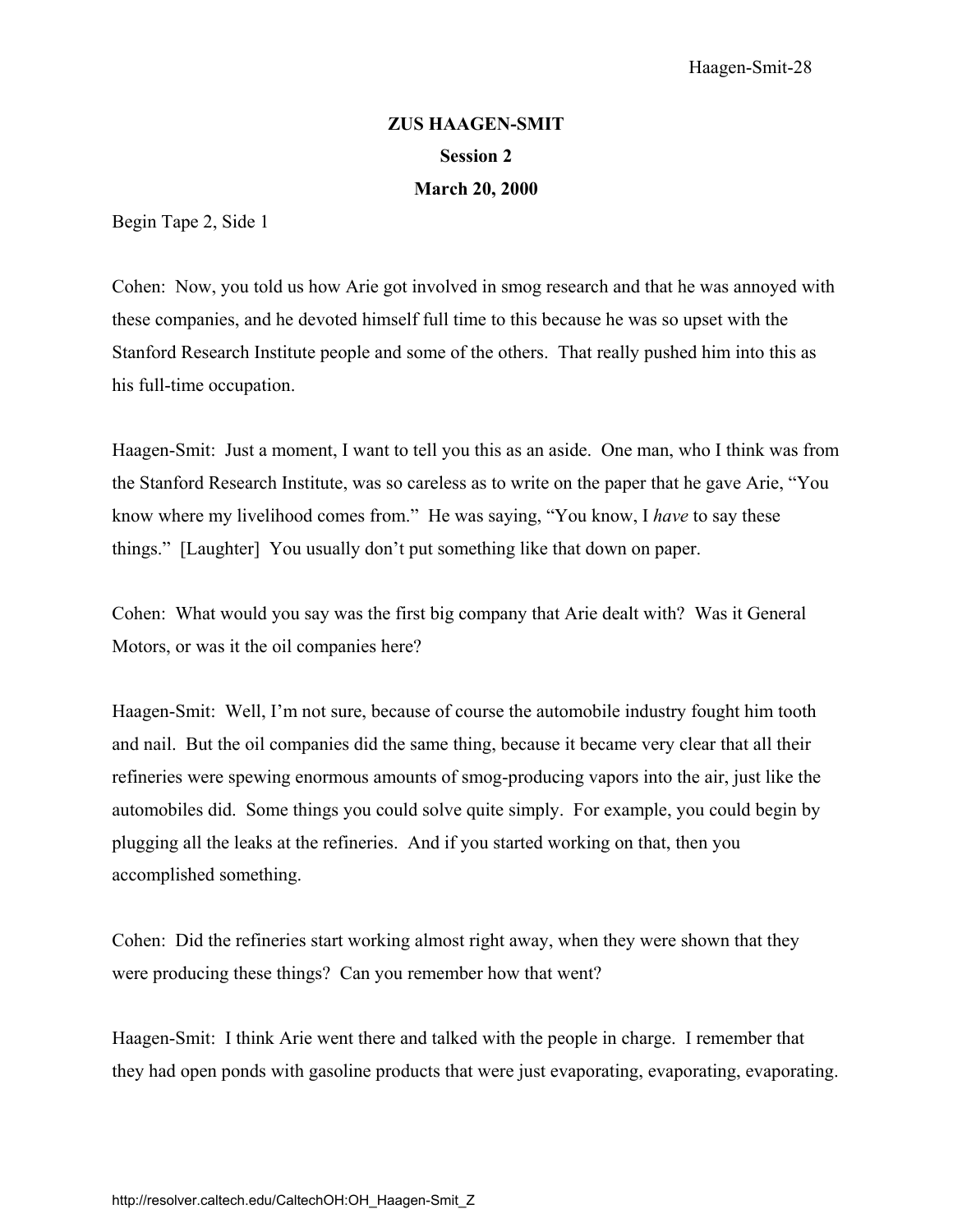Haagen-Smit-29

Cohen: That was right here in Los Angeles?

Haagen-Smit: Yes, in the Wilmington-San Pedro area, where all the refineries are. There were open reservoirs of oil products evaporating. It was very simple to prevent that. You could cover it, not let it go in the air. I think once they were shown that that is what happened, they were willing to correct it.

Cohen: What gave Arie the entree?

Haagen-Smit: Probably it was because he was a member of the Air Pollution Control District. Or the Air Pollution Control District told the refineries that so-and-so was going to come. [Arie Jan Haagen-Smit was a senior consultant to the Los Angeles County Air Pollution Control District 1950-1972.—ed.] So the refineries were the obvious places to start. Their ponds were not little ponds; they were big ponds with oil products in different stages of refinery. One of the things I remember is that all of their tanks had roofs over them. Of course, between the level of the oil and the roof, there was vapor. So the next thing was to make the roof float so there was no room for vapor in between.

Cohen: Did the companies themselves figure this out?

Haagen-Smit: Oh, no. I think the combination made it obvious that that's just what you should do. I would say that Arie had common sense, and common sense tells you that if you have vapor there in between, then you let the roof go on top of the fluid. Then you don't have the vapors anymore.

Cohen: So you think it was a combination of his ideas and them being cooperative?

Haagen-Smit: Well, yes. They understood perfectly well that he was right. I think that the oil industry has taken that on pretty well, because they were losing, too, having all that vapor go up in the air.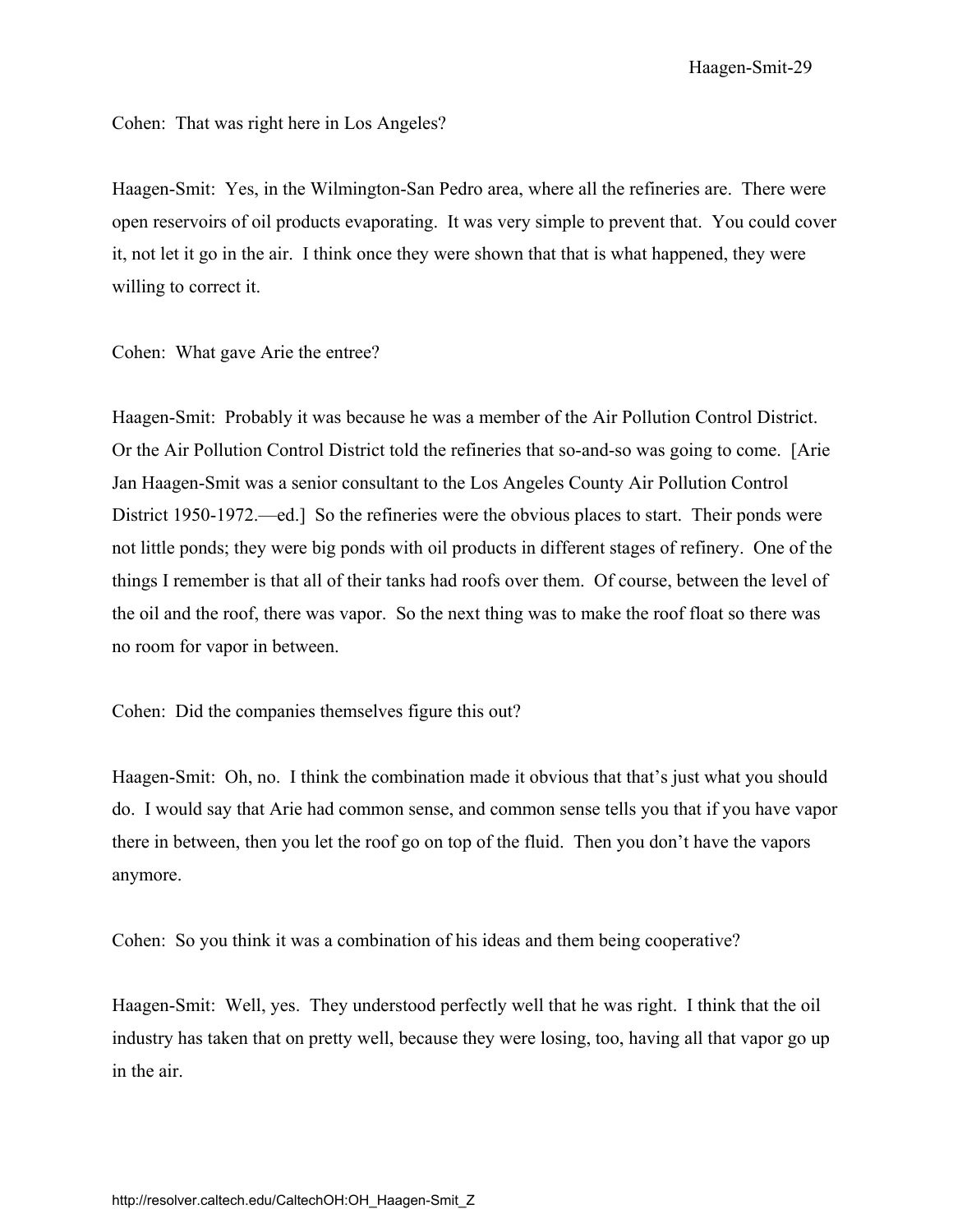Haagen-Smit-30

Cohen: So it was to their benefit.

Haagen-Smit: Yes. It was also to their benefit to do something about those ponds that were evaporating in this climate like mad, and to do something about all the leaks they had.

Cohen: Did Arie do a lot of travel down to the companies?

Haagen-Smit: Oh, yes. For a while, when he was working full time for the Edison Company, he had an apartment there. He didn't like that apartment business. He had it for only a few months. It saved him the trip from Pasadena to the Edison Company, which was of course at the beach; but he didn't like it very much.

Cohen: [Laughter] He wanted to have dinner at home.

Haagen-Smit: Well, I think he thought that we all would come, and we didn't, of course. The children were in school here. I think I was there once. But, no, that didn't last very long. Arie worked for Edison, and they were appreciative; he had no problem. The people he worked with were all engineers—educated people. They were totally capable of understanding the arguments. They could easily be convinced what they should do. He convinced people—and it was not so difficult—that his arguments were right, and that they were losing money by not following his recommendations. That's why now, for example, the automobile companies, too, have put those double hoses in.

Cohen: When did he start working with the automobile companies?

Haagen-Smit: The [California] Air Resources Board was the one that dealt with the automotive sources of air pollution. That was established under [Governor Ronald] Reagan in 1967. In '68 Arie became chairman of the Air Resources Board. He traveled regularly back and forth to Sacramento. [Laughter] His pay to stay in Sacramento was \$25, and the only room he could get for \$25 was a room next to the elevator. [Laughter]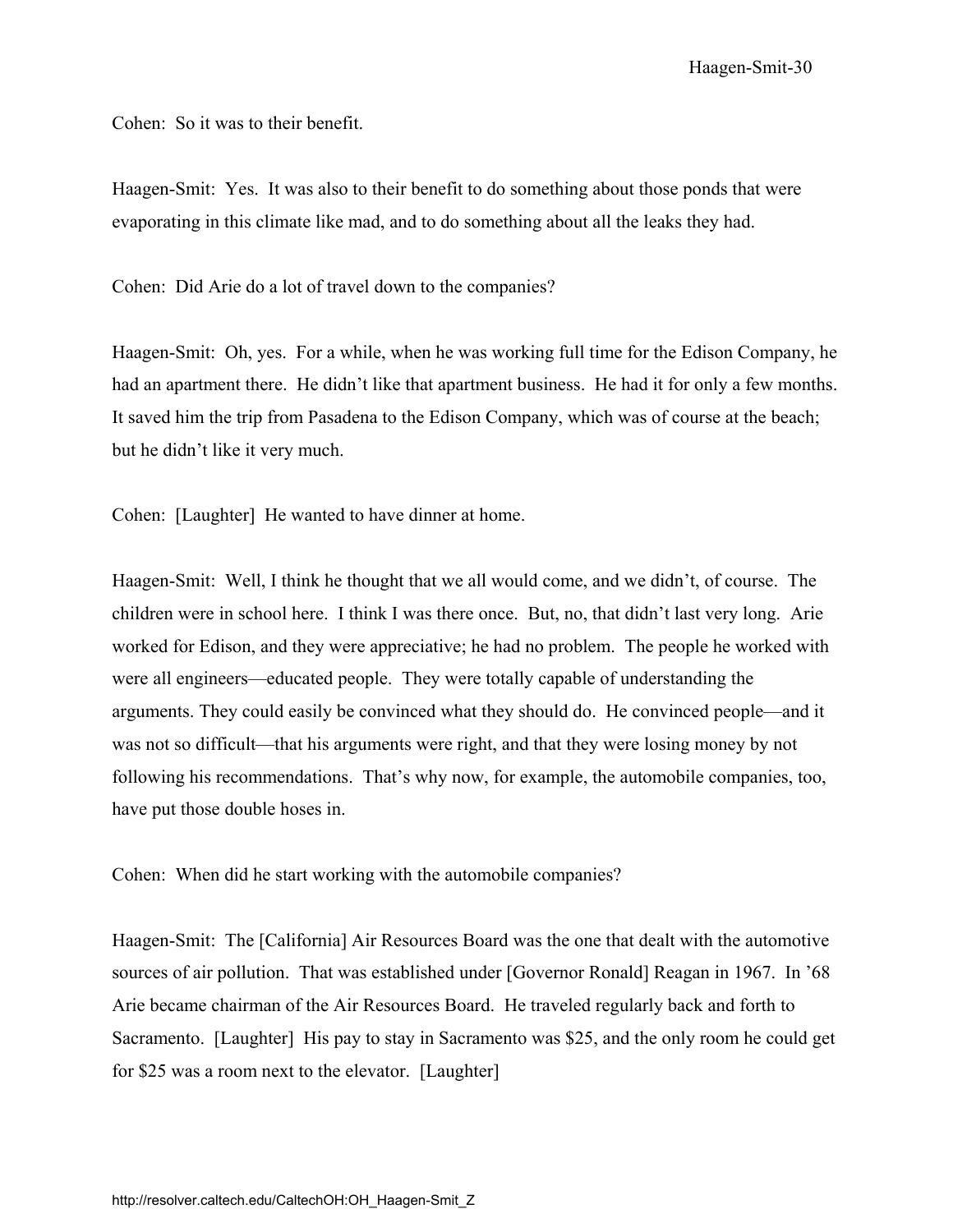Cohen: How did he go up there? Did he fly? Would he go there and stay for a while?

Haagen-Smit: Well, he went when there were meetings of the Air Resources Board. That is when they had the big fight about the catalytic converters, because what came out of the tailpipe was all hydrocarbons that had not been burned. So by putting in the catalytic converters, they burned the unburned part of the fuel.

Cohen: Putting in the catalytic converters was not to their financial benefit, so they were not too happy about that.

Haagen-Smit: No. And to get the right ones, of course, they had competition. There were many people who tried to get the approval of the Air Resources Board for *their* catalytic converters. So there were big battles about which converter was going to be the right one.

Cohen: Now, did Arie take leave again to do this?

Haagen-Smit: No. This was regular—not a separate leave. When Arie was already very ill, they named an Air Resources Board building in El Monte after him—the Arie. J. Haagen-Smit Laboratories of Air Pollution Research. I have been there only once or twice; there were letters missing in the name.

Cohen: Who took them off?

Haagen-Smit: Well, nobody knows who did it, but you know those destructive kids that do all kinds of things. So there was an A missing or there was an S missing. Well, anyway, I haven't been back; I know exactly where it is. Then Arie was very ill. One of his very good friends was [Frank] Lanterman—Assemblyman Lanterman. And Lanterman tried to do something good.

This is a totally different subject. Lanterman was the one who tried to get people out of the insane asylums and tried to bring them back to the communities where they came from. He thought that would be a way for them to be better treated than they could be in hospitals. But of course it meant that the local communities then had to take over, and they didn't.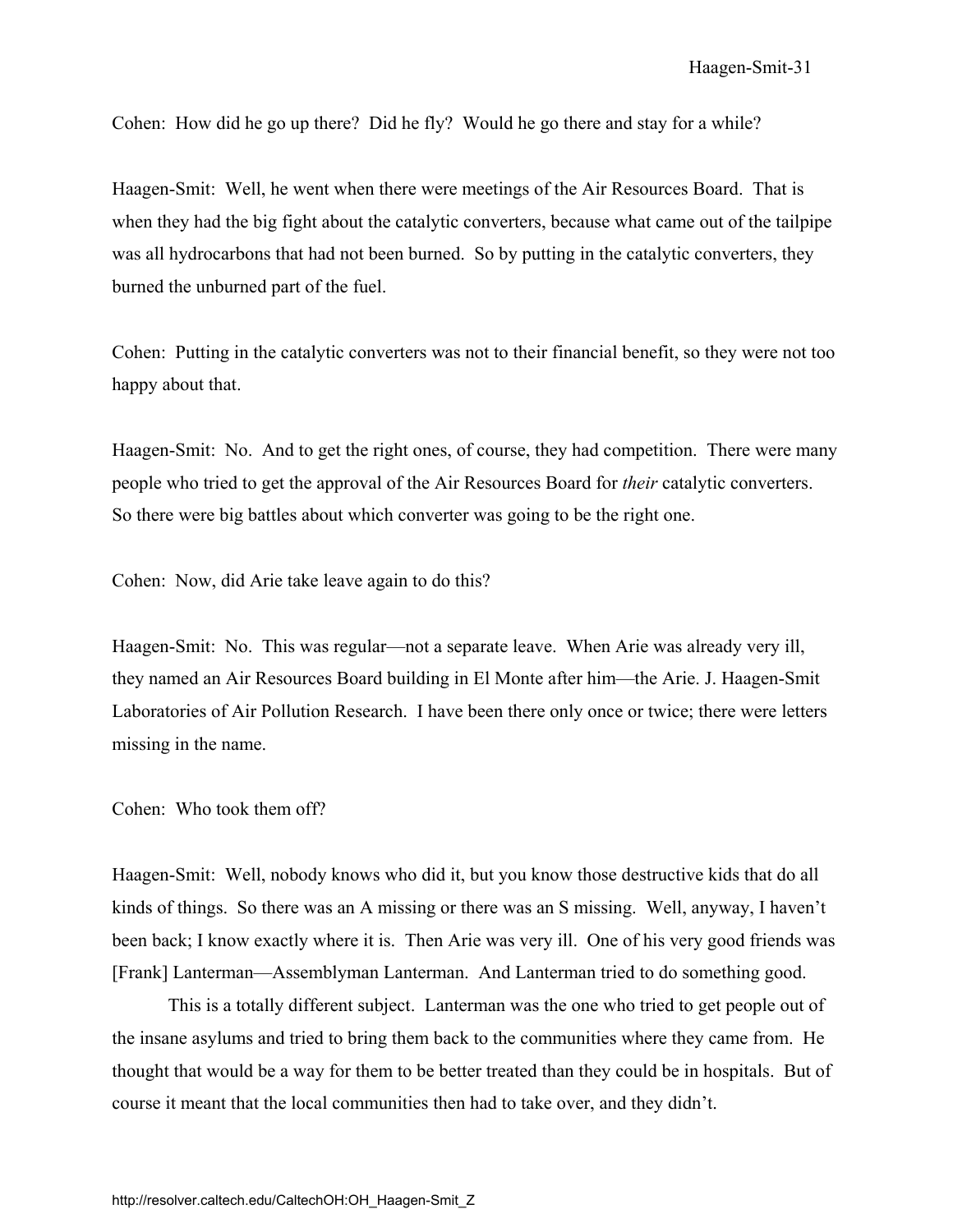Cohen: So we had the first really big batch of homeless people.

Haagen-Smit: Right. But Lanterman was not to blame for that. He had set it all up. It was just that the local communities didn't follow through with their obligations.

Cohen: Yes. We always blame Reagan for that. It's a good idea, except that, as you say, the communities didn't carry it out. But in some way Lanterman was also trying to do good on the air pollution issue?

Haagen-Smit: Yes. For example, at the dedication of the Air Resources Board building, Lanterman was there.

Cohen: When they dedicated the building and named it the Haagen-Smit Laboratories?

Haagen-Smit: Yes.

Cohen: So back to the battle involved with the catalytic converter: Was Arie directly involved with, say, General Motors?

Haagen-Smit: Yes. Well, for all these meetings there were always representatives from all the automobile companies, because they were directly involved, of course. They had to install the new equipment. They had the catalytic converter, which is at the end of the chain of burning, and there is another one that's in the engine. They also checked that, and that also improved the burning of fuel. Another major change came about when they said, "Well, if you let your automobile tank get empty or near empty, the whole tank is filled with vapor. When you fill it, all that vapor goes into the air." So they developed the double hose, so that the vapor would go back into the fuel tank in the ground and become fuel again.

Cohen: Who actually did the research on these improvements?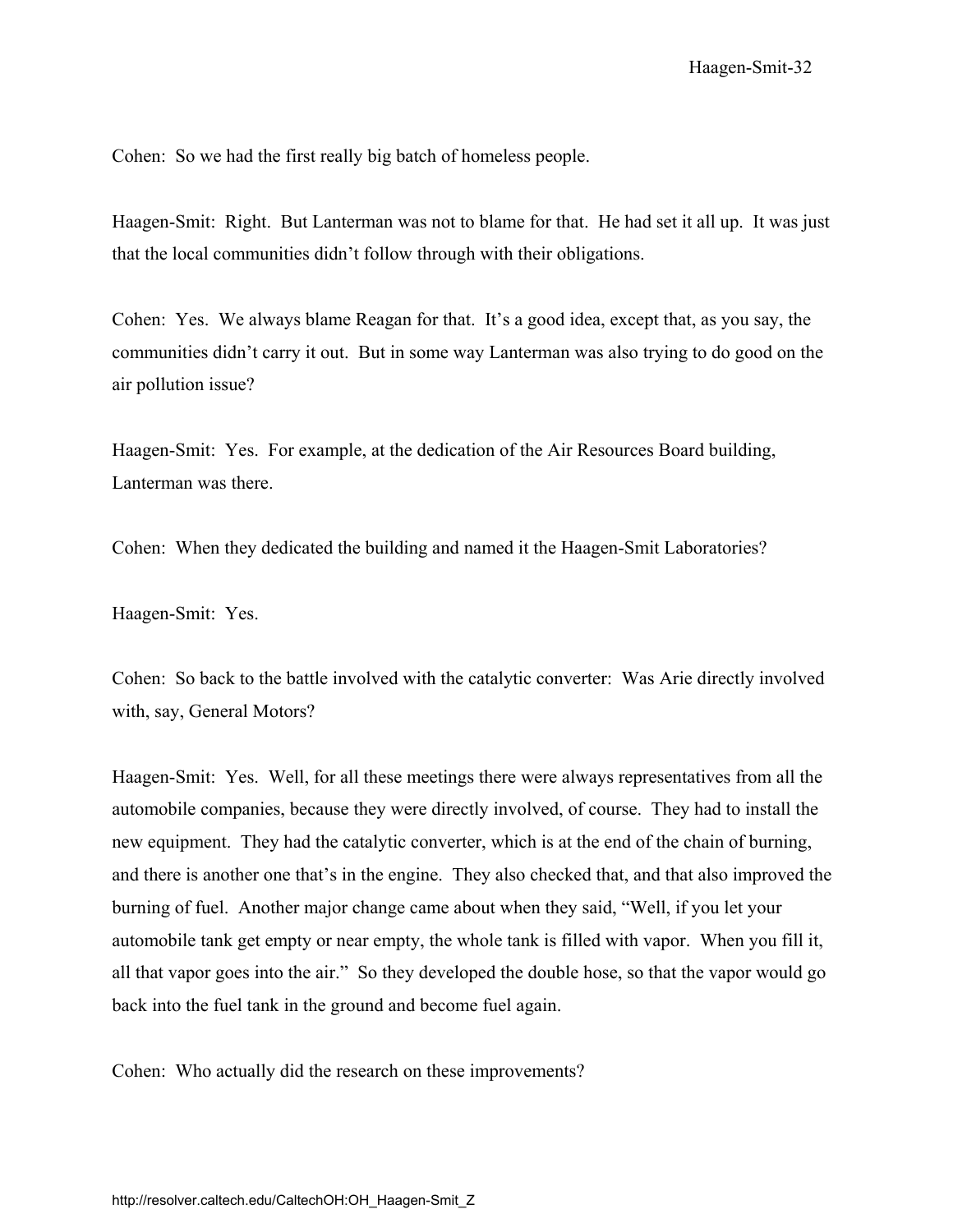Haagen-Smit: Well, you didn't need research—you only needed common sense. [Laughter] All these things were obvious. If you just gave it a moment's thought, it was obvious that all that vapor would go into the air.

Cohen: So it didn't take a big research laboratory to do it.

Haagen-Smit: No. A lot of these problems were [solved by] just plain common sense. The catalytic converter was a little more complicated, of course; that had some chemical arrangement necessary for it. But the roofs on the tanks and the double hoses for filling your automobile tank were plain commonsense things. They didn't need a scientific genius to figure it out. But almost every one of those things was a battle. To get those hoses changed cost money, and people fought it. They would have hearings, and people would either object or agree or want to modify or want it less stringent. And that is what Arie's last many years were taken up with—fighting. But he had totally convinced the automobile industry. He was good friends with all the research directors of General Motors, Ford, and Chrysler. They were his good friends and they were all totally convinced that he was right. But they still had to consider the bottom line, so they still had to argue. The industry did end up making all these improvements. You can compare it with the air bags, more or less. That is also a battle: What kind of air bags do you have, how strong, and so on. Of course, all these modifications cost a lot of money. The research departments in the automobile industry increased enormously, because they had to make the arguments to the higher-ups in the company that the modifications were necessary.

Cohen: When Arie was doing all of this, what was he doing at Caltech?

Haagen-Smit: He said he was not doing much else then but telephoning. [Laughter]

Cohen: So he really didn't have another research project going?

Haagen-Smit: No. And it was, of course, the end of his term, anyway. You retire at sixty-eight. Then you have two years more at half pay, and then that's it. And that, more or less, was the end. By that time, I would say that the battle with industry had been won. And then you come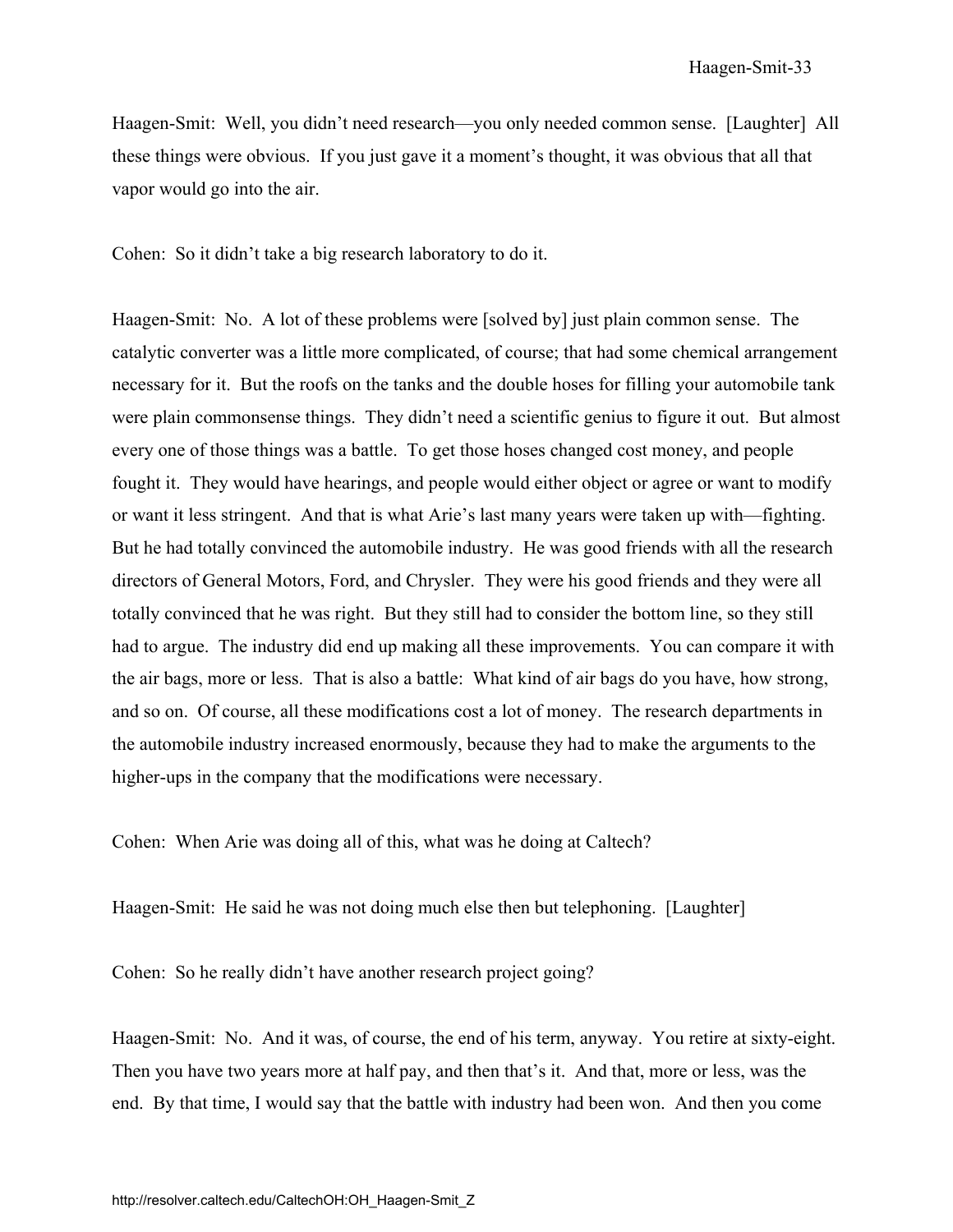to what they are now battling with. Just last night or the day before, there was a big argument in the newspaper about the AQMD [Air Quality Management District], because they had put up stringent requirements for all kinds of small industry, such as cleaning establishments that use solvents. These companies said, "If we have to follow those rules, we will go out of business." That's sometimes true and sometimes not true—they often exaggerate. Arie had a lumber company somewhere that argued that they couldn't comply with air-quality requirements—that this would kill them, ruin their business. Well, Arie had to decide: Are they just putting it on because they don't want to pay, or is it true?

Cohen: Arie looked into that kind of thing?

Haagen-Smit: Yes. There were arguments back and forth, just like you have in the legislature or anywhere. But I would say that the major things were done. Well, you hardly hear the word "smog" anymore. In the weather forecasts, they say "haze." And there *is* haze. There always was haze here, and there always will be haze here. But it used to be that when you were in the house, like I was, and you would open the front door in mid-morning, you would sniff and say, "There it is." It had come over from Los Angeles with the regular flow of air from the west to the east. By about mid-morning, you had it here. You could figure on it. There was nothing very complicated about it. It just came from there.

Cohen: So tell me, who were his colleagues here at Caltech? You mentioned Sheldon Friedlander.

Haagen-Smit: Sheldon Friedlander. Well, Arie had the whole staff in the Air Resources Board headquarters here—that then was named for him. They were his coworkers, but they were not Caltech people. They were all kinds of people. John Maga—I don't know what his title was, but he was one of the upper men.

George W. Beadle was here when he was already ill. There was a meeting in the Athenaeum—

Cohen: Who was ill? Arie or Beadle?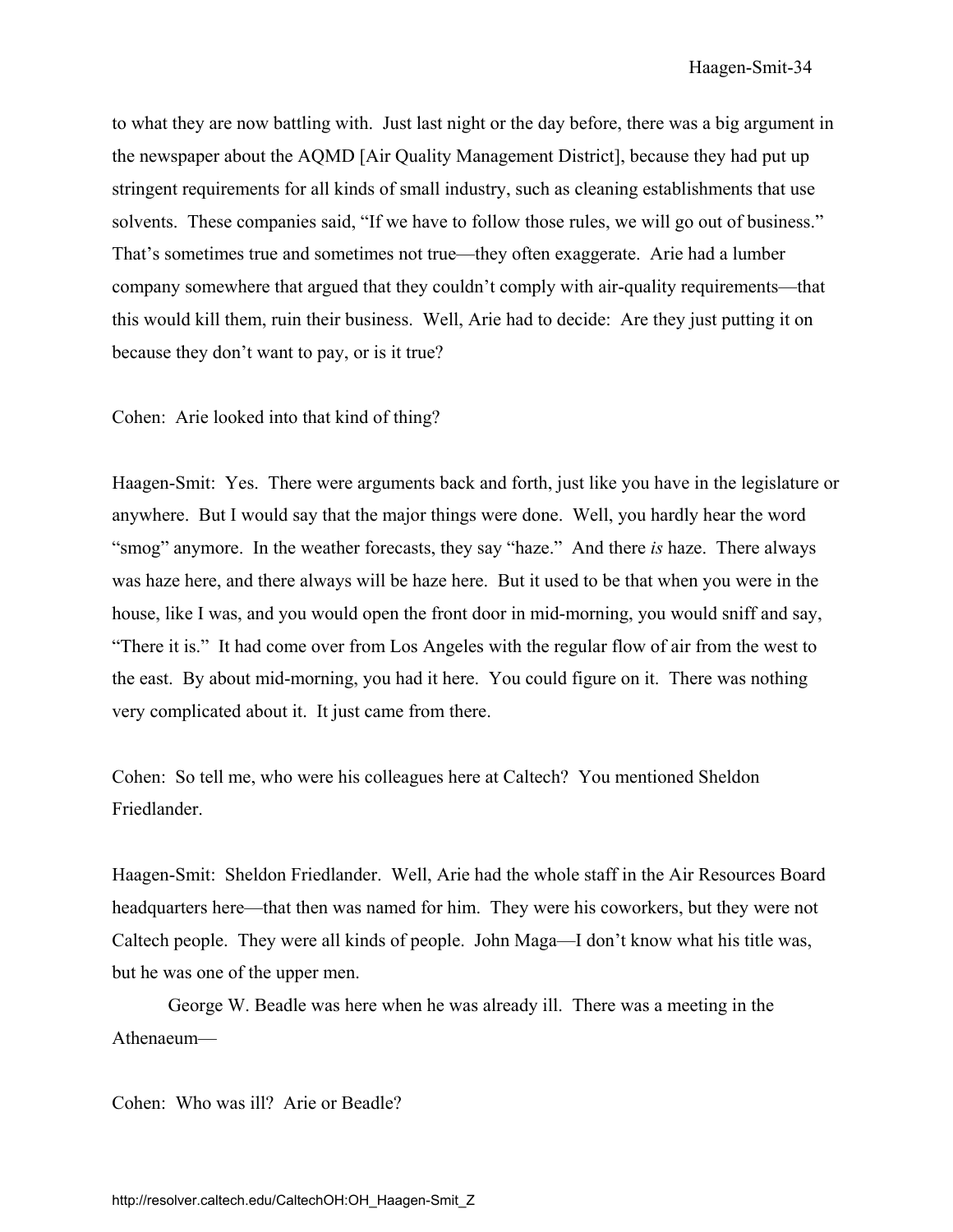Haagen-Smit: Beadle was ill; Arie was already dead, I think. We were sitting in a corner of the lounge in the Athenaeum, and I remember Beadle saying, "He was right after all."

Cohen: Was this about Arie?

Haagen-Smit: Yes. Because there were people at Caltech also who didn't believe that he was right. It wasn't only outsiders. There were also people at Caltech who didn't believe it.

Cohen: Do you remember who they were?

Haagen-Smit: No, I wouldn't know who they were.

Cohen: But he had to convince people here, too, is what you're saying?

Haagen-Smit: Yes. Arie was right. It's been proven. After all, since his work began, the population here has probably doubled. Automobile traffic certainly has doubled or tripled, or quadrupled, maybe.

Cohen: More, I think. Traffic is so terrible here.

Haagen-Smit: I would say that the argument now about oil prices is ridiculous. People want to drive bigger and bigger and bigger cars—all those SUVs—and then they complain about the price of fuel, instead of saying, "We should drive a little car." I have a little car. It probably is not the most efficient car, but it is a little car.

Cohen: Of course. People are ridiculous about that. Let's go on, Zus. When did Arie start getting all these awards? He won so many awards toward the end of his career. Which of them meant more to him than others? Can you remember what gave him a lot of pleasure?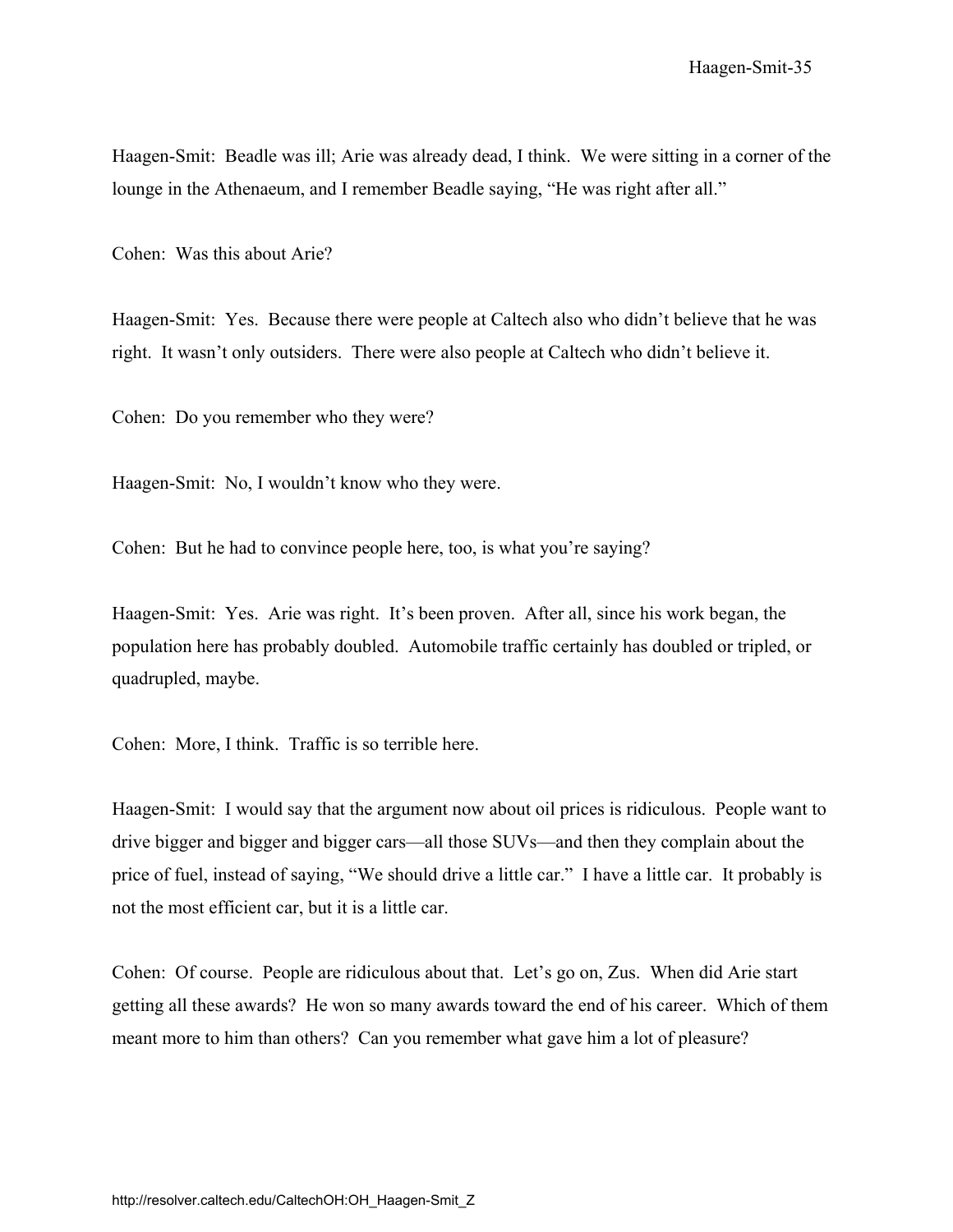Haagen-Smit: Well, I can think of one that gave him a little *different* kind of reward—the Rheinland Prize he got in Cologne [1974]. I didn't go, because at that time, Grietje, one of our daughters, was in difficult circumstances. So I said, "Let her go." She went with him, and my family in Holland came. With some difficulty, Arie gave his acceptance speech in German [laughter], which wasn't easy after having been away for so long. But he did it. When he died [March 18, 1977], they wrote quite a bit about him in the Dutch papers. Europe was well convinced, too. But of course, the older I get, the more I feel that so many decisions are made purely on financial considerations. And even if people know better, modification costs money, so they don't do it, or they fight it. All these people that complain about oil prices now—I think it is almost disgusting.

Cohen: What other prizes besides the Rheinland Prize?

Haagen-Smit: If you turn [the tape] off a minute, I will show them to you, and then we'll talk about them.

Cohen: We'll come back. [Tape is turned off, then on.] All right. We just looked at all these medals and honors, and it's wonderful! Now, tell us about the Cottrell Prize [Frederick Gardner Cottrell Award, 1972], which came about the same time [as the Rheinland Prize].

Haagen-Smit: That was from the National Academy of Sciences, in Washington. Arie got several awards that day, when he became a member. Among them was the Cottrell Award and one other one—I don't remember which one it was. But that was quite a day. It was my first time being in Washington, and since I was interested in politics I spent a lot of time in Congress while Arie attended meetings. I listened to hearings and thought that was very interesting. And Washington is beautiful, which I didn't know before that, really.

Cohen: Now, the National Medal of Science, of course, is a very big one, so the whole family went to Washington?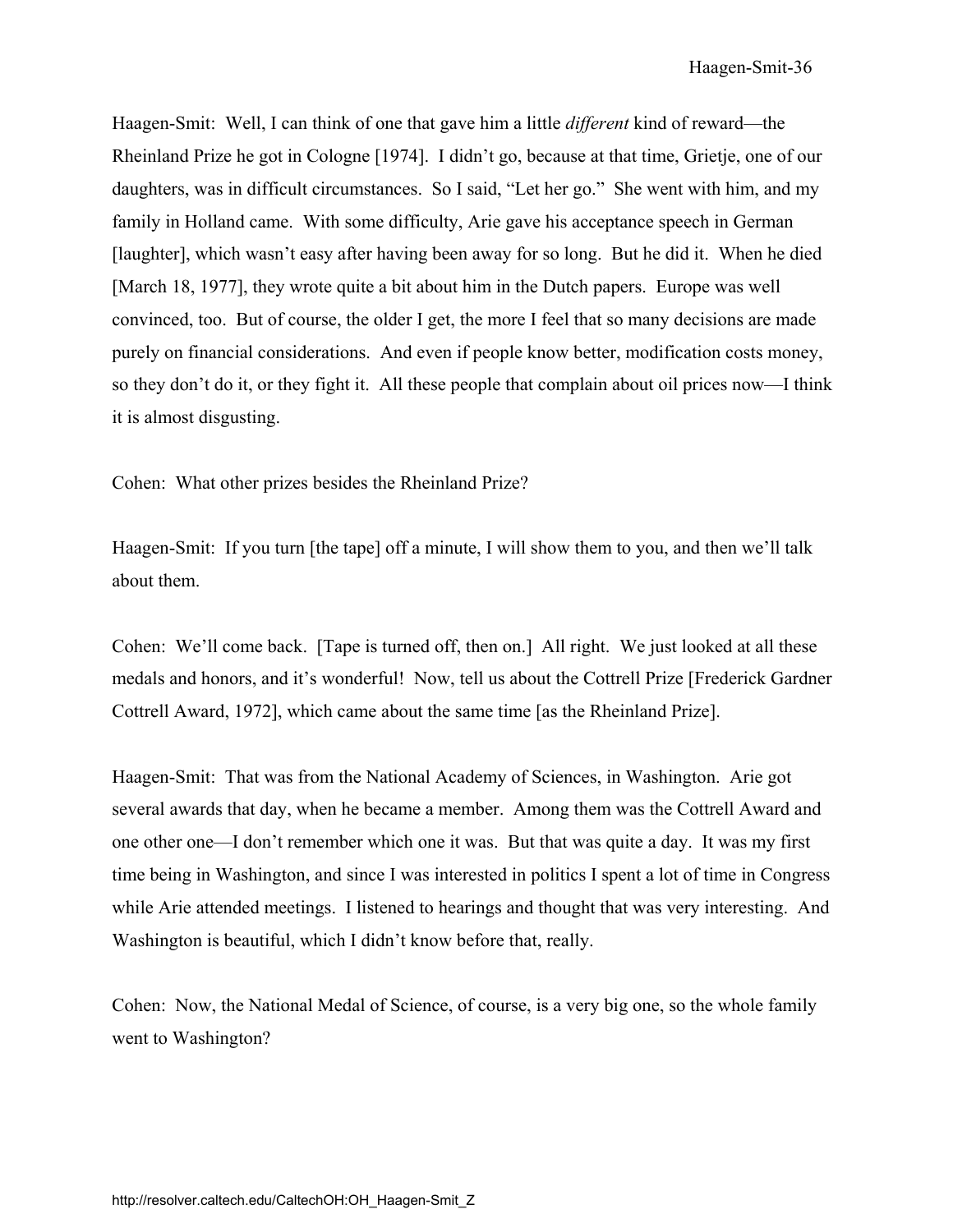Haagen-Smit: Yes. That was an interesting day. It was a hot day—1973. There was a long line of people. We were to be brought in through the back [of the White House]. Besides the family, Arie had just one coworker there, with his wife. We stood there and we stood there and we stood there in the sun, and nothing happened. People got kind of disgusted that they kept us waiting. It turned out that Nixon had to see some Eastern diplomat, so that was holding things up. Well, we were finally led in through the lower back door and up the stairs and brought in to the East Room. The men went on the stage, and the ladies were escorted by somebody in a dress uniform. Then the scientists got their medals, and the reasons were given for each award. Then there was a reception—I think that was in the Blue Room—with [President] and Mrs. Nixon. The president asked everybody where they were from, and then finally, when he got to us, he had somebody from California. [Laughter]

Cohen: Were you the only people from California?

Haagen-Smit: I think we might have been. I'm not totally sure about that. And that was it. No, that was not it! We went to the State Department. There was a reception at the State Department. We went with all the family to the Washington sights. We went to the FBI building.

Cohen: So you were tourists also.

Haagen-Smit: Tourists, too, yes. We had a car, and from there we then went to the Amish countryside, which was very nice.

Cohen: So you had a real holiday. Now, you told me that one of the [prizegivers] didn't pay your way. Was that the Smithsonian?

Haagen-Smit: No. That was the Franklin Institute. [Laughter] I'll never forget it, because we checked out and we expected—

Cohen: That was the Cresson Medal [Eliot Cresson Gold Medal, 1974]?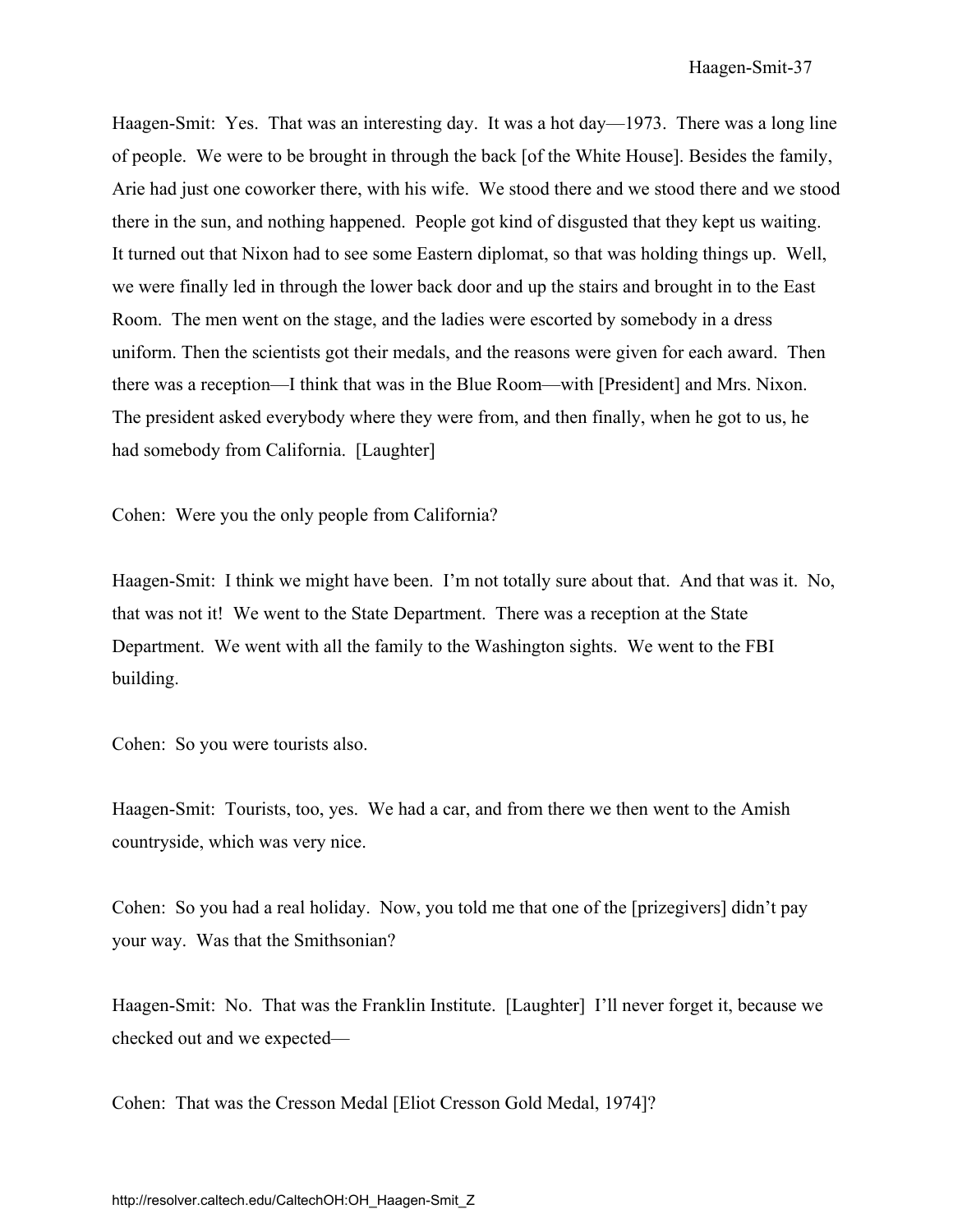Haagen-Smit: Yes. And we expected that our bill would be taken care of, and then we found out that we had to pay it. [Laughter]

Cohen: Not nice.

Haagen-Smit: We thought that to give somebody a medal and then not even pay for the hotel was pretty stingy. [Laughter]

Cohen: Yes. And the Hodgkins Award? That was a state award?

Haagen-Smit: What was the Hodgkins? I don't remember what that was [Hodgkins Medal, Smithsonian Institution, 1969].

Cohen: All these awards came together in a few years?

Haagen-Smit: Yes, they all did, because finally the whole world was convinced that the automobile was the problem.

Cohen: Now, what about this Richard Tolman Medal that you just showed me? When did that come?

Haagen-Smit: Yes. I don't know when he got it and how; I don't remember. [Richard C. Tolman Award, Southern California Section, American Chemical Society, 1964].

Cohen: Now, this is the point where I very often ask, "Was this a happy time?" That is, were you happy to have been part of the Caltech community? But that's obvious. Arie really did love it here. I know that.

Haagen-Smit: Yes. Oh, yes. We liked the Caltech community. When Arnold Beckman gave the speech accepting the Tyler Award for Caltech, I had to say something, and I'm not a person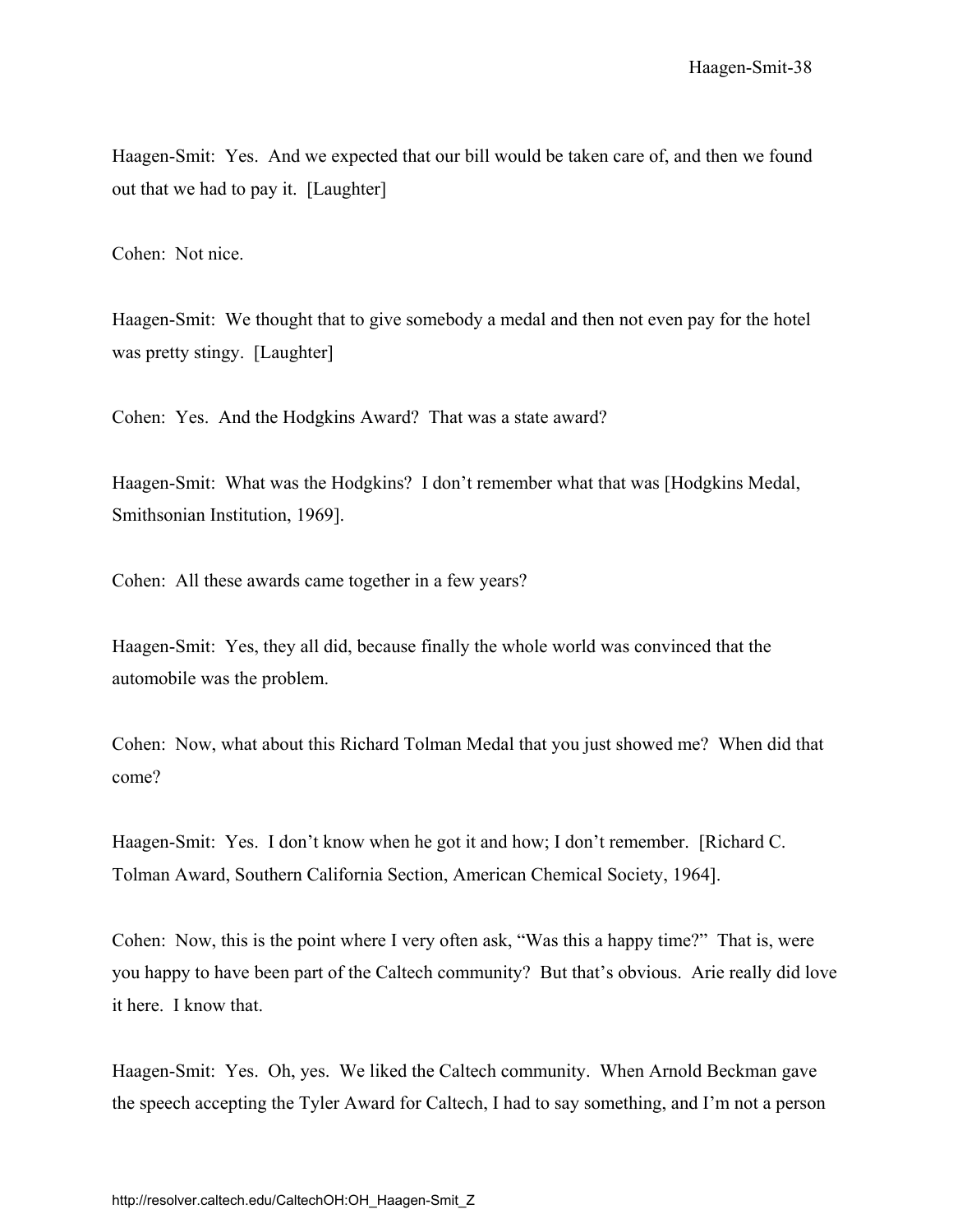who wants to be a public speaker. But I had to say something, so I said that Arie had always appreciated that Caltech gave him a total free hand to do all this work that really had nothing to do with Caltech. Nobody ever said, "You can't do this because you have to attend to Caltech things." They allowed him all the time he needed to do this outside work, which was practically all his time in the few years that he was battling to get his explanation and his reasoning accepted. As he said, "I spend my time on the telephone." But nobody ever complained. They never said, "You are giving too much time to outside [work]." Arie never got any money for any of the outside work—nothing.

Cohen: So you always just lived on the Caltech salary?

Haagen-Smit: Yes.

Cohen: There wasn't the idea of companies and consulting fees?

Haagen-Smit: None. They might have given him a tie. I just had to throw out all those ties.

Cohen: Of course, these were mostly public agencies.

Haagen-Smit: No. The automobile industry.

Cohen: Oh, that's right. Of course.

Haagen-Smit: He had a tie from Ford and he had a tie from GM and he had a tie from…. [Laughter] But that's as far as it went. And I imagine they paid for his airplane tickets when he went to see them.

Cohen: Now, Arie also was busy growing orchids. Where was that?

Haagen-Smit: That was just a hobby.